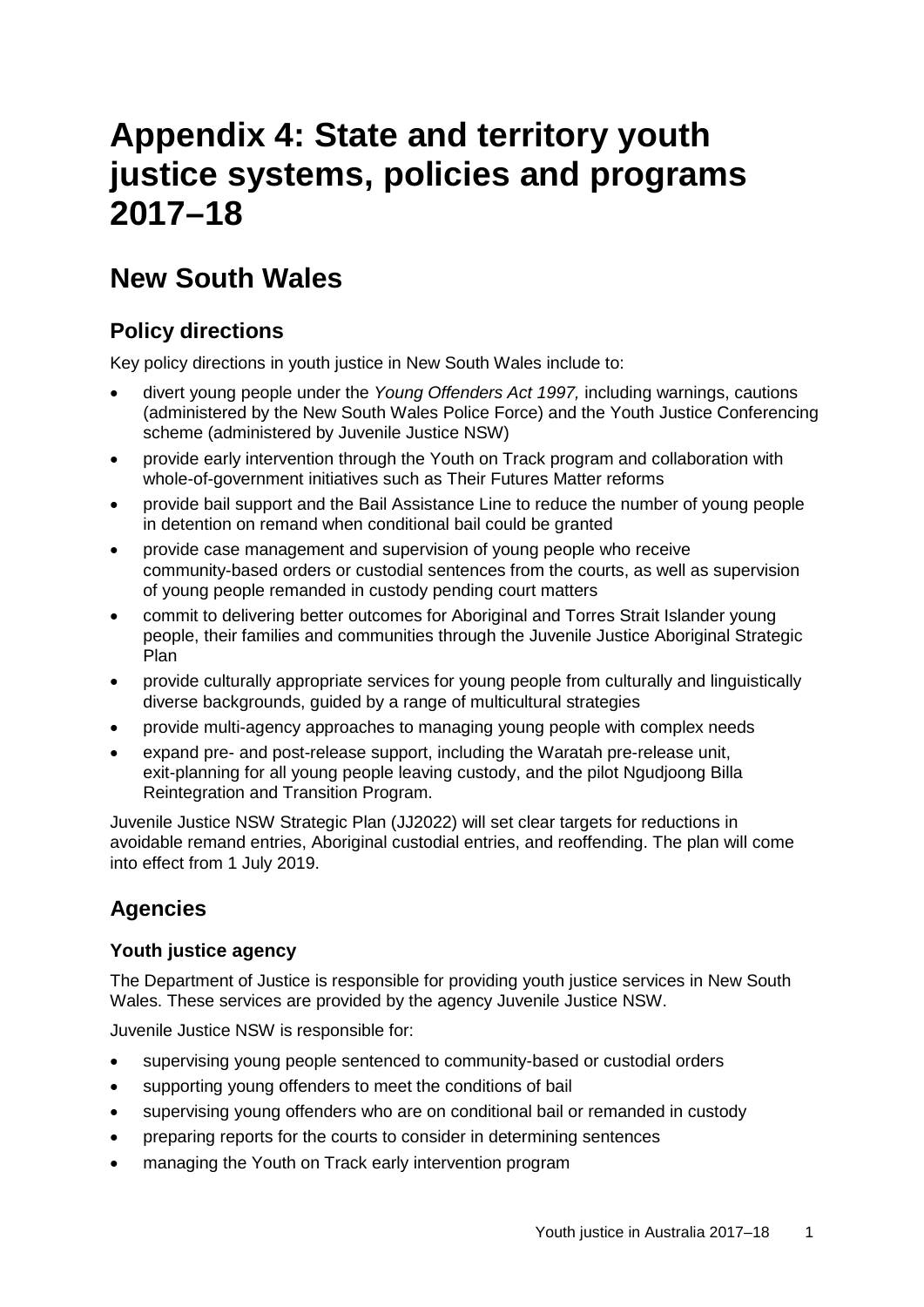- administering Youth Justice Conferencing
- supervising the Work and Development Order scheme for young offenders
- delivering interventions designed to reduce juvenile reoffending.

Juvenile Justice NSW operates 35 community offices and 6 youth justice centres.

Juvenile Justice NSW shares responsibility for addressing the offending behaviour of young people with a number of other NSW agencies including the Justice Health and Forensic Mental Health Network (JHFMHN); Department of Family and Community Services; the Department of Education; and the Australian Government through Centrelink, Department of Education and Training, and the Department of Jobs and Small Business. It also funds a number of community agencies through the Joint Support Program and Youth on Track to assist young people involved in the youth justice system and their families.

## **Police**

The New South Wales Police Force is responsible for detecting and investigating crime. Police may choose to use alternatives to court proceedings, such as warnings, cautions or referral to Youth Justice Conferences, as set out in the *Young Offenders Act 1997*, or may commence court proceedings under the *Children (Criminal Proceedings) Act 1987.* Police may also refer young people to the Youth on Track early intervention scheme.

Juvenile Justice works closely with police, particularly in relation to transporting young people and managing incidents within youth justice centres. Police also provide specialist support to young people through the Youth Crime Prevention Command in collaboration with Police and Community Youth Clubs, and engage young people through a variety of recreational and social programs.

#### **Courts**

Court proceedings against young people who are alleged to have committed an offence and are not eligible to be diverted under the *Young Offenders Act 1997* are governed principally by the *Children (Criminal Proceedings) Act 1987*.

Possible outcomes for young people appearing before the court include:

- diversion, dismissal or withdrawal of case: including under Section 32 of the *Mental-Health (Forensic Provisions) Act 1990* which gives the court the power to divert a defendant who is suffering from a mental health condition into the care and treatment of mental health professionals rather than dealing with them through the criminal justice system
- unsupervised options: cautions, fines, recognisance
- community-based orders: recognisance, probation or community service orders
- custodial orders
- youth justice conference.

Within 7 Children's Court locations, young people also have access to the Children's Court Assistance Scheme where trained youth workers provide support to young people and their families while in court including referrals to support services following court.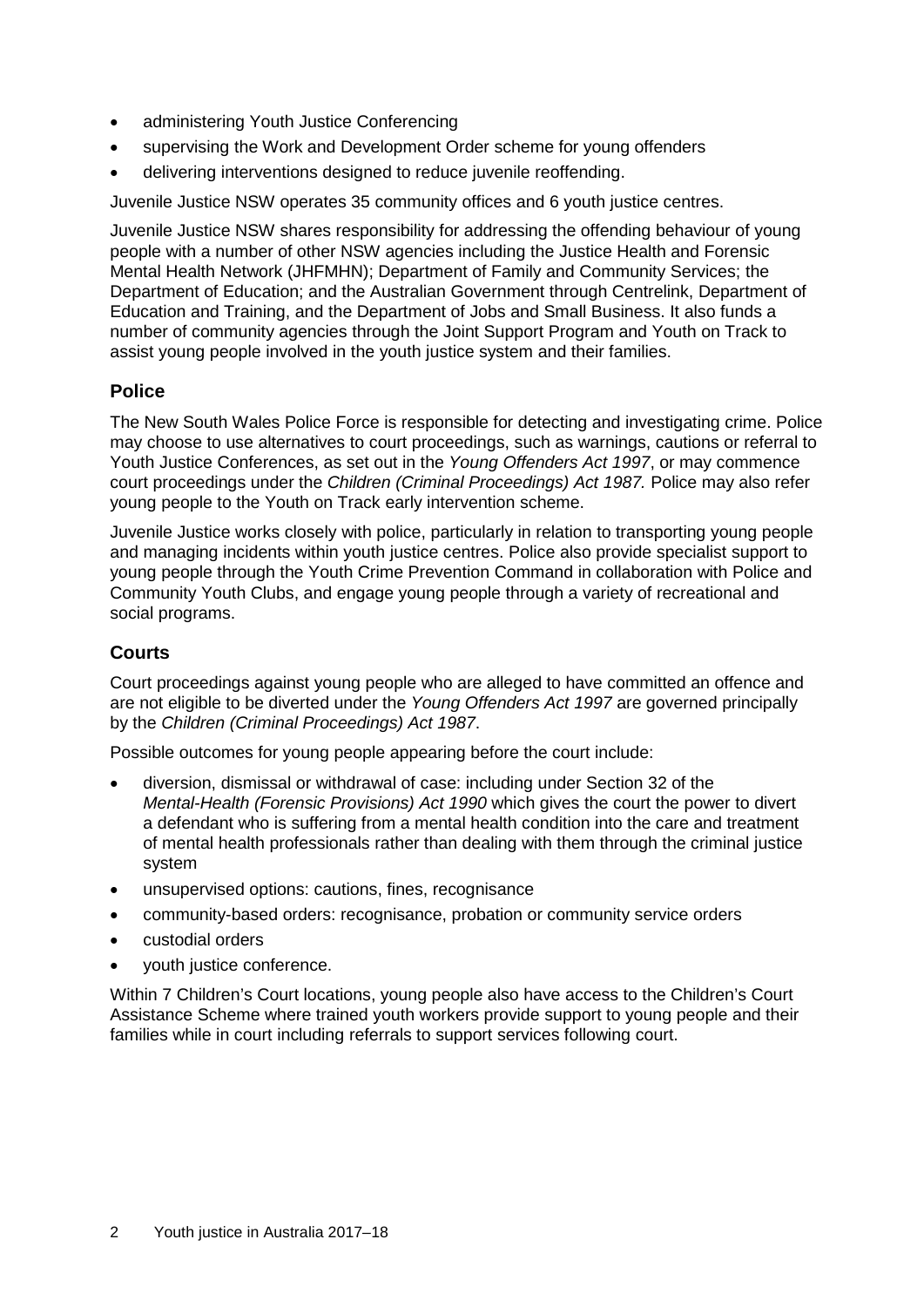# **Elements, programs and services**

## **Diversion**

The Young Offenders Act provides for warnings, cautions and Youth Justice Conferencing in New South Wales. Not all young people are eligible for a Youth Justice Conference. Some categories of offence, such as sexual assault, serious drug offences, breaches of apprehended violence orders, traffic offences and offences causing death, can be dealt with only by a court.

#### **Early intervention**

Juvenile Justice NSW contracts non-government service providers to deliver the Youth on Track early intervention scheme in 6 sites across New South Wales and will expand into a seventh site in July 2019. The scheme is designed to coordinate services for 10–17 year olds who are at risk of long-term involvement with the justice system, and their families, to address the underlying causes of their offending. Young people can be referred to the scheme by NSW Police or by school staff without requiring a court order.

## **Supported accommodation and bail programs**

Juvenile Justice NSW provides bail support and remand interventions to help young people meet their bail conditions and to reduce the number in custody on remand.

Community-based staff work with young people, court officials and other service providers to ensure that, where appropriate, young people are able to remain in the community while being supervised for compliance with bail conditions.

The Bail Assistance Line (BAL) provides an after-hours service for police who are considering granting conditional bail to a young person in their custody. The service also receives referrals from courts, Juvenile Justice centres and community offices. It aims to assist in the granting of conditional bail to divert young people from unnecessary short-term remand. The BAL also provides support in locating a parent or guardian and transporting the young person from the police station to suitable accommodation in the community.

Brokerage funds are used to buy services—such as accommodation, support services, clothing, and health care—that help young people meet their bail conditions and stay out of detention. Resources are also allocated to help young people access mental health services, and alcohol and other drug services.

#### **Case management and Practice Framework**

Casework interventions aim to:

- assess a young person's risks, needs, responsivity issues, strengths and protective factors; using the Youth Level of Service Case Management Inventory—Australian Adaptation (YLS/CMI-AA)
- plan a specific, comprehensive, individualised case plan to address their criminogenic needs, in collaboration with the young person
- deliver treatments, referral to necessary services and put support systems in place to assist young people to reduce re-offending and build their capacity to attain positive life outcomes
- review and monitor the young person's progress and advocate on their behalf
- uses a standardised criminogenic risk, needs, responsivity model
- be evidence-based, using key theories and skills underpinned by 'What Works'
- be trauma-informed and use a strengths-based approach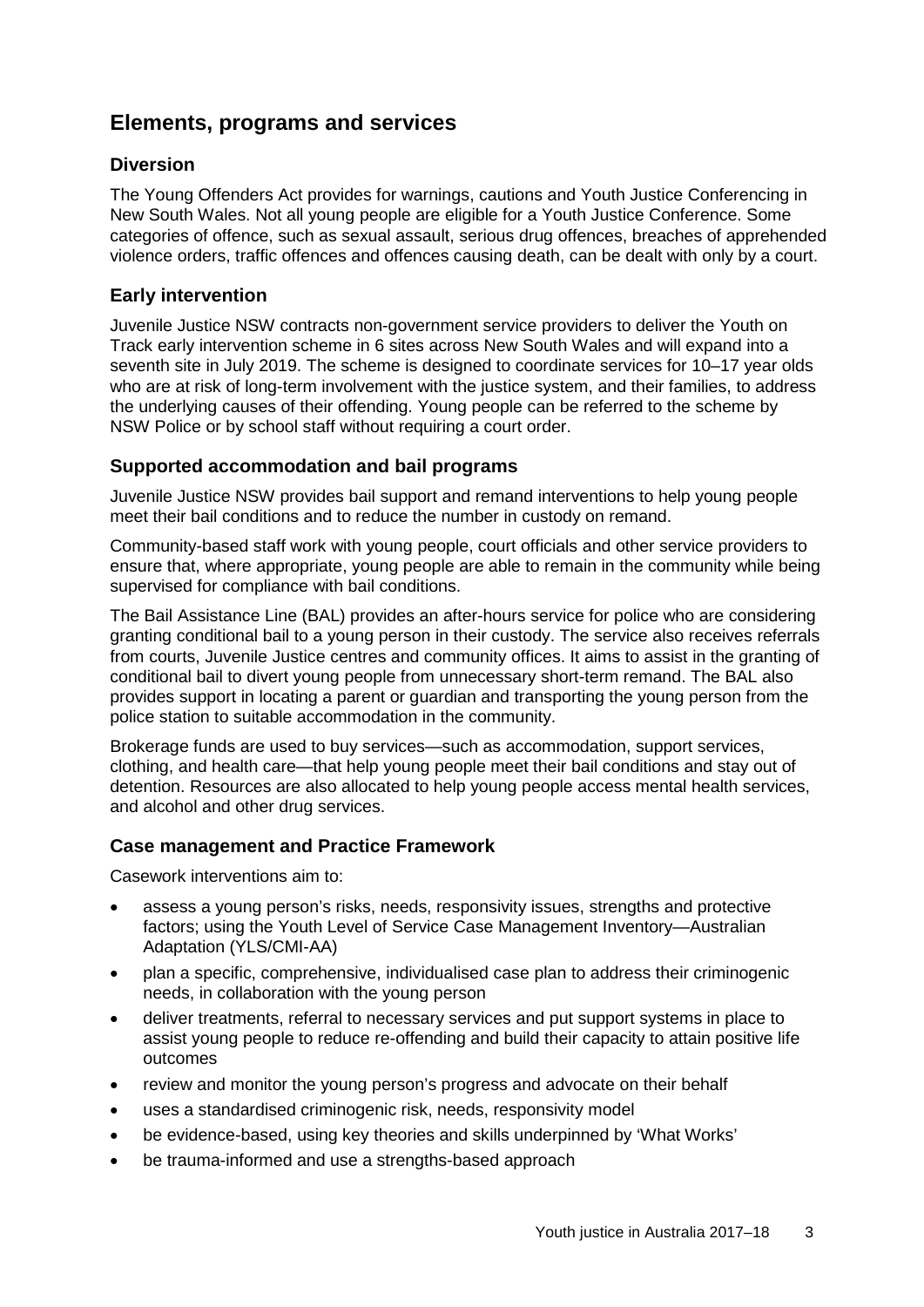- be informed by Aboriginal 8 ways learning techniques and processes
- use core effective practice skills, including role clarification, pro-social modelling, collaborative problem solving, and balanced relationships
- use motivational interviewing
- use cognitive behaviour techniques to target underlying pro-criminal attitudes and beliefs.

The Practice Framework outlines the key theories and fundamental skills which underpin the practice of all Juvenile Justice NSW staff in reducing the reoffending behaviour of young people. The Framework provides evidence-based guidance across the spectrum of engagement, assessment, case planning and intervention programs.

## **Offence-specific and therapeutic interventions**

Juvenile Justice NSW delivers a range of programs and services within community and custodial environments in accordance with the individual needs of young people, their level of risk, and their ability to respond to program content. Offence-focused interventions incorporate a range of techniques designed to change negative patterns of behaviour and reduce recidivism rates. Some examples of programs offered include:

- the Changing Habits and Reaching Targets (CHART) program, a structured intervention designed specifically for caseworkers to engage and work with young people who require moderate to high intervention to reduce their risk of re-offending
- counselling and therapeutic interventions with a Juvenile Justice psychologist, particularly when there is complex trauma, more entrenched or violent offending requiring specialised assessment and therapeutic intervention
- Act Now Together Strong (ANTS), a collaborative family work program which connects families with tools to enable more effective parental guidance for young people
- X-Roads (pronounced 'crossroads'), an interactive cognitive-behavioural intervention designed for young people who have significant substance misuse issues.

#### **Programs for Aboriginal and Torres Strait Islander young people**

To ensure a coordinated approach to addressing the over-representation of Indigenous young people in the youth justice system, Juvenile Justice NSW developed the Aboriginal Strategic Plan. Included are a number of programs to address issues for Indigenous young people in the youth justice system, including:

- Dthina Yuwali is a group work program for Aboriginal young people with substance-related offending.
- My Journey My Life, developed in 2000 in partnership with Gilgai Aboriginal Centre, is an intergenerational violence prevention program aimed at reducing the incidence of violence against older people. The program is aimed at motivating young people to make changes to violent behaviours; educating young people about criminal behaviours; and providing skill development/practised learning in non-violent strategies.
- Ngudjoong Billa Reintegration and Transition Program is an intensive reintegration and transition support program for Aboriginal young people who are leaving custody or community supervision. The program is located in the Shoalhaven and Far South Coast areas. Over the course of the 20-week program, the aim is to build resilience and wellbeing and reduce the risk of reoffending, with a key focus on building cultural identity by strengthening connections to country and family.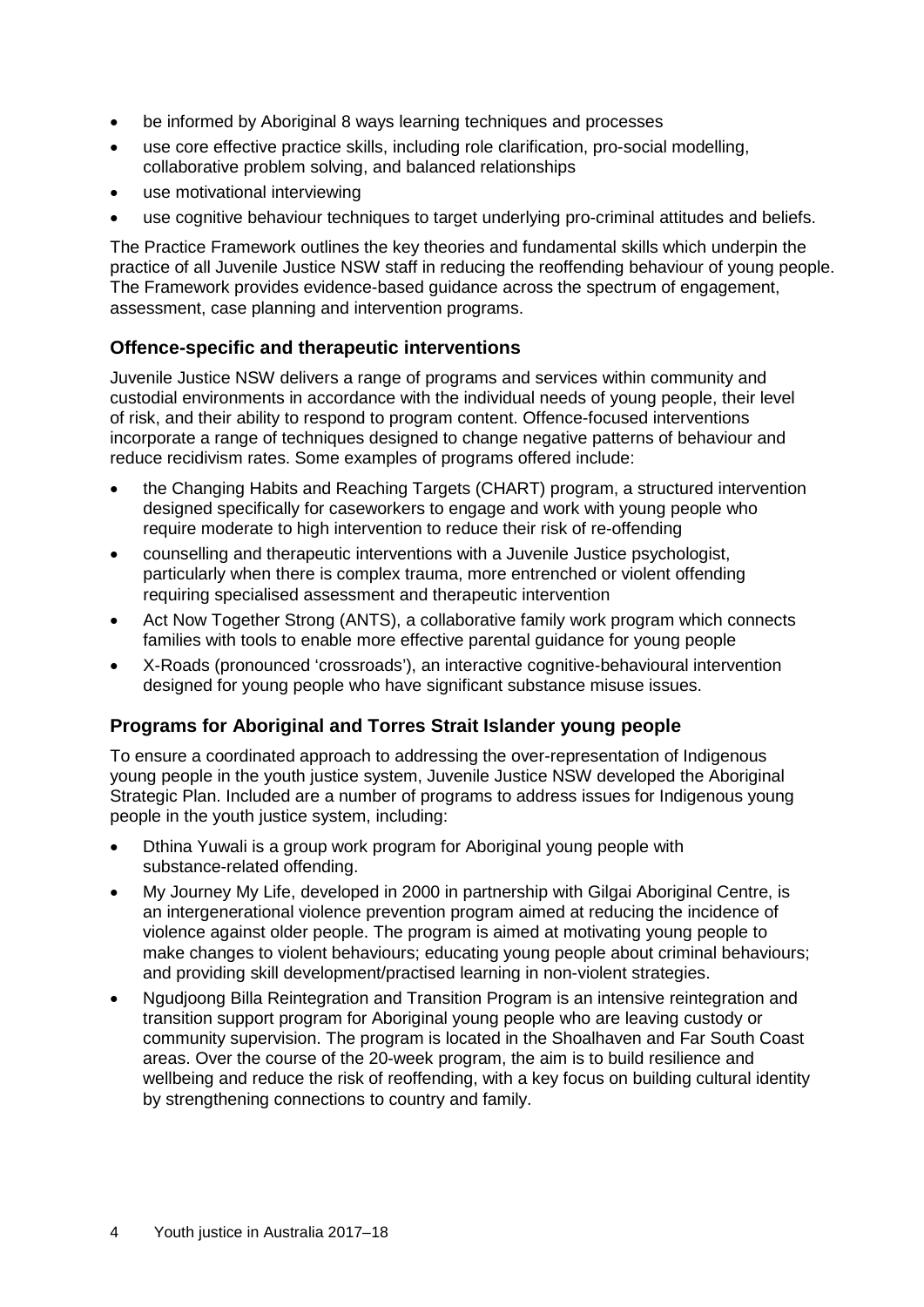## **Work and Development Orders**

Work and Development Orders (WDO) are a State Debt Recovery Office initiative, allowing young people to satisfy debt due to outstanding fines through voluntary work, approved courses or treatment. Juvenile Justice NSW is an approved sponsor for WDO and is one of the largest participating organisations in the scheme.

#### **Pre- and post-release programs**

Juvenile Justice NSW provides pre- and post-release casework in collaboration with other agencies, particularly the Department of Education and Communities, NSW Health, Department of Families and Community Services.

The Waratah pre-release unit at the Reiby Juvenile Justice Centre prepares young people in detention for their release back into the community.

Juvenile Justice NSW funds non-government organisations to provide a range of services to young people. These include the delivery of education and health services within Juvenile Justice Centres, rural residential adolescent alcohol and other drug rehabilitation, post-release support and employment skills programs, disability support, health and mental health support, mentoring programs, cultural support, short- and long-term accommodation, relationship interventions, and legal services.

#### **Program evaluation**

Core programs and interventions are evaluated either internally by the Research and Information Unit, or by external organisations. Pre- and post-program assessments are used for offending-focused programs. Juvenile Justice NSW has also engaged the Bureau of Crime Statistics and Research to conduct a randomised controlled trial to measure Youth on Track's impact on reoffending compared to a brief intervention.

# **Victoria**

The Department of Justice and Community Safety (DJCS) is responsible for the statutory supervision of young people in the criminal justice system. The department's Youth Justice Service provides programs and resources to assist young people to develop the knowledge, skills and attitudes to manage their lives effectively without further offending. Through supervision, offending-related programs and linkages to appropriate support services, the Youth Justice Service promotes opportunities for rehabilitation and contributes to the reduction of crime in the community.

Most young people sentenced to Youth Justice supervision are aged 10–17. However, 18–20 year old offenders can be sentenced to Youth Justice custodial supervision through Victoria's dual track system if the court believes the young person has reasonable prospects for rehabilitation, or the young person is particularly impressionable, immature, or likely to be subjected to undesirable influences in an adult prison. Young people aged 10–14 may be sentenced by a court to a Youth Residential Centre Order, and young people aged 15 or older may be sentenced to a Youth Justice Centre Order.

# **Policy directions**

Youth Justice is responsible for:

• supporting the diversion of young people charged with an offence from involvement in the criminal justice system, where appropriate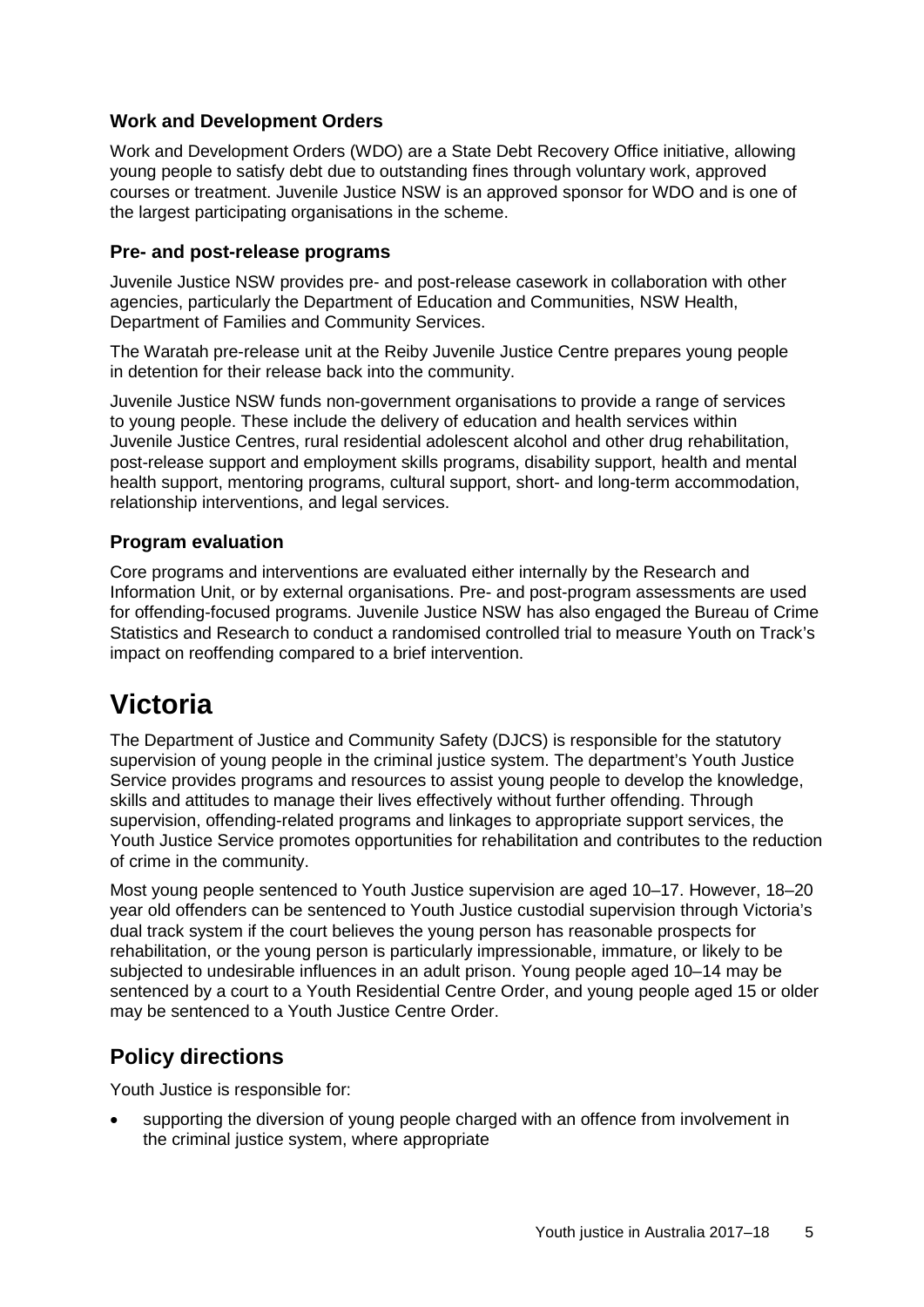- minimising the likelihood of re-offending and further progression into the criminal justice system through supervision that challenges offending behaviours and related attitudes and promotes pro-social behaviours
- providing supervision and rehabilitation through case management and other services to help young people address offending behaviour and support their successful reintegration into the community
- working with other services to strengthen community-based options for young people, enabling an integrated approach to the provision of support that extends beyond the court order
- engendering public support and confidence in youth justice.

# **Agencies**

# **Youth Justice Service**

The DJCS has been responsible for providing the Youth Justice Service in Victoria since April 2017. Prior to this, the Victorian Department of Health and Human Services was the responsible agency.

The Youth Justice Service incorporates custodial and community services. The custodial service currently consists of the Parkville Youth Justice Centre and the Malmsbury Youth Justice Centre. The community service currently consists of regional teams across metropolitan and regional Victoria.

In response to the *Youth Justice Review and Strategy: Meeting needs and reducing offending* report, conducted by Penny Armytage and Professor James Ogloff, Victoria has implemented a new integrated case management framework across community and custodial youth justice operations. The new framework will ensure the risks and needs of every young person in youth justice are assessed and responded to with appropriate support and interventions.

All young people on a youth justice order are case-managed and supervised by a youth justice worker to address their offending, develop their motivation, and support them to lead pro-social lives.

Typically this involves the youth justice worker:

- meeting regularly with the young person
- supervising compliance with court-ordered conditions
- assessing the young person's risk and needs
- planning and facilitating access to targeted interventions such as offending behaviour programs
- collaborating with key statutory and non-statutory agencies to coordinate access to services such as education and housing.

The Youth Justice Community Support Service (YJCSS) provides case work support to complement the statutory case management undertaken by community youth justice teams. The program is managed by Youth Justice and delivered by community sector organisations. The YJCSS model recognises that young people have a range of complex needs that require an individualised response. The program aims to enhance rehabilitation, increase economic participation and improve social connectedness. YJCSS also incorporates transitional housing and support with 55 transitional properties across Victoria.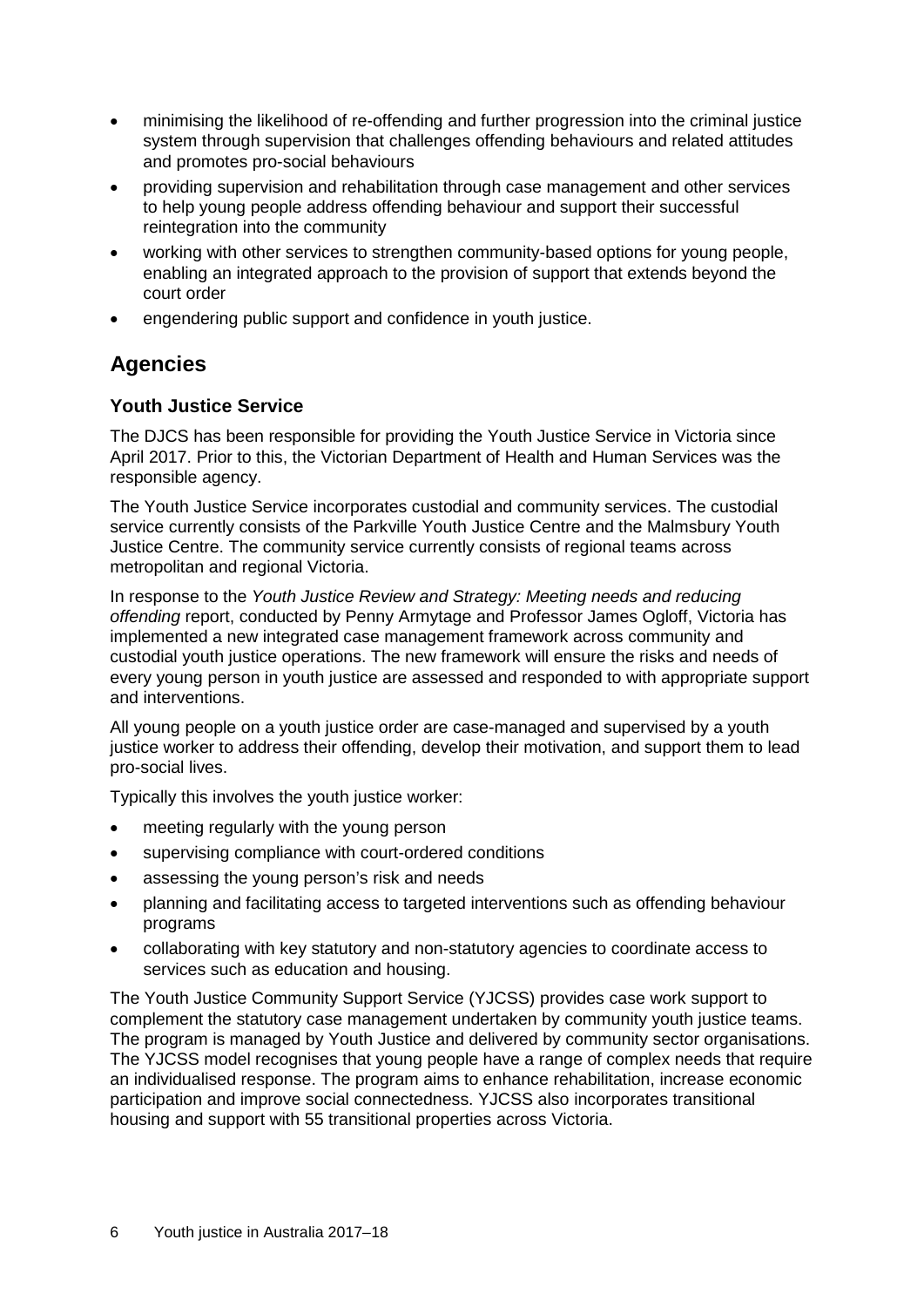# **Police**

Victoria Police is responsible for investigating crime in Victoria. In Victoria, police may use their discretionary power to caution young people and may refer them to appropriate support services.

One such service is the Youth Support Service (YSS)*,* which aims to intervene early and divert young people away from the youth justice system by addressing the underlying causes of their offending behaviour. It is managed by Youth Justice and delivered by community sector organisations. The YSS works with young people aged between 10 and 17, following their first contact with Victoria Police.

# **Courts/Youth Parole Board**

The Criminal Division of the Children's Court of Victoria has jurisdiction to hear and determine most charges against young people aged between 10 and 17 at the time they allegedly committed an offence. The Children's Court may deal with all charges except charges of murder, attempted murder, manslaughter, child homicide, arson causing death, and culpable driving causing death. If a young person has turned 19 by the time their court case commences in the Children's Court, the case is transferred to the Magistrates' Court.

The sentencing principles in the *Children, Youth and Families Act 2005* distinguish the developmental needs of children and adolescents as separate from the needs of adults. The Children's Court has a hierarchy of sentencing options for young people found guilty of criminal offences that recognise the distinct developmental needs of young people. These include unsupervised orders such as non-accountable undertakings, accountable undertakings, good behaviour bonds and fines as well as supervised orders including community-based supervision orders and custodial orders.

Victoria's unique dual track system allows adult courts (for example, the Magistrates' Court and County Court) to sentence young offenders aged between 18 and 20 to serve custodial sentences in youth detention instead of adult prison. For a young offender to qualify for youth detention under the dual track system, the court must be convinced that he or she has reasonable prospects of rehabilitation, or that he or she is particularly impressionable, immature, or likely to be subjected to undesirable influences in an adult prison.

Each young person ordered by a court to be detained in a custodial centre is subject to the jurisdiction of the Youth Parole Board, which is empowered to grant parole to young people subject to its jurisdiction. The Board aims to balance the rehabilitative needs of the young person with the safety of the community through supervision and support provided by the community youth justice officers.

# **Elements, programs and services**

Youth Justice seeks to enhance community safety through diverting young people from entering or progressing further into the criminal justice system, providing rehabilitation services to young people at high risk of offending, and delivering pre-release, transition and post-release support programs to reduce their risk of reoffending. To complement its legislated obligations and to realise its service objectives, Youth Justice engages with a range of stakeholders. These include other government departments and agencies, community sector organisations and Aboriginal Community Controlled Organisations.

# **Diversion**

The Children's Court Youth Diversion Service assists young people early in their contact with the Children's Court to address the underlying causes of their offending and prevent further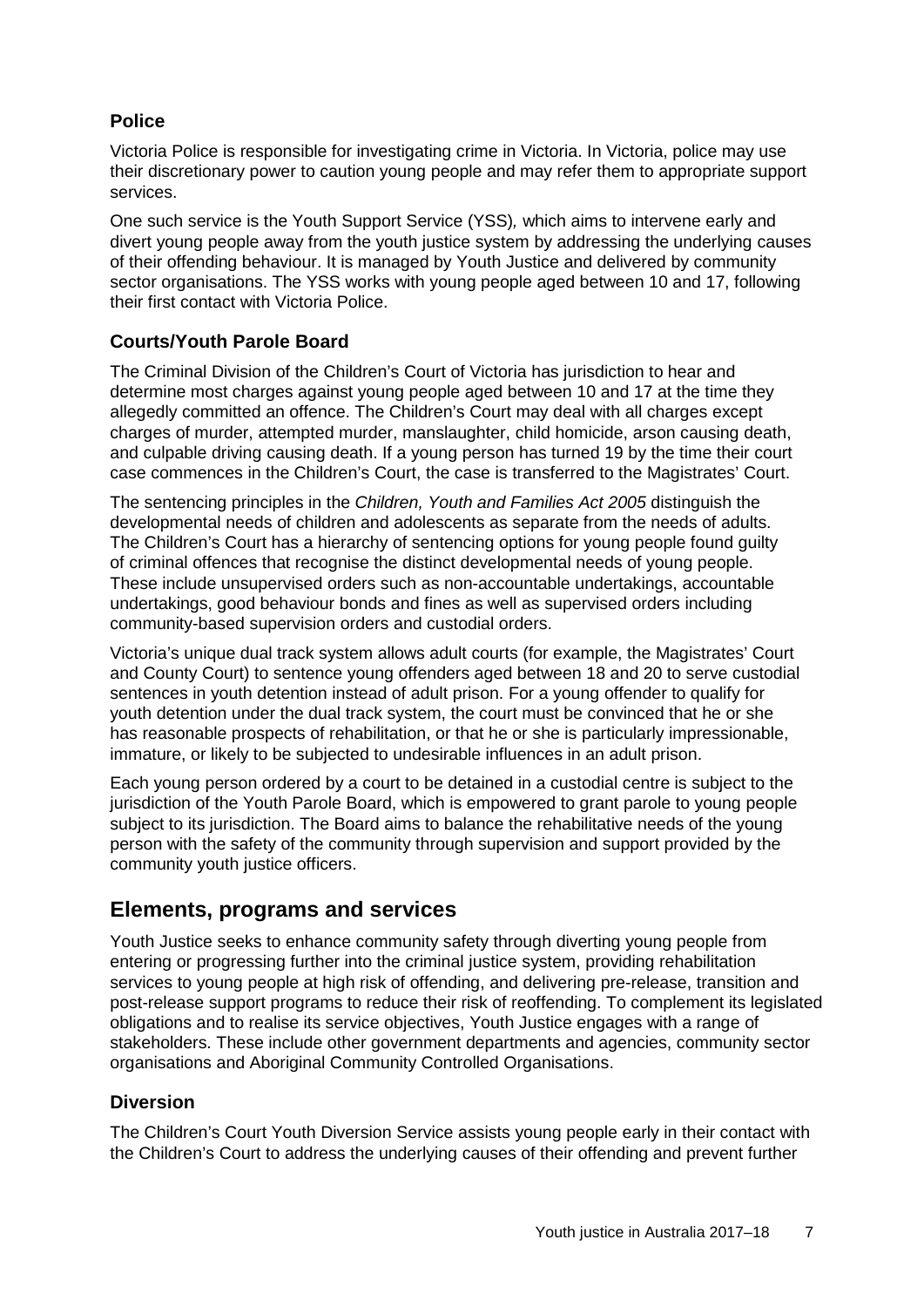progression into the criminal justice system. Legislation directs that successful completion of a diversion activity will see the court discharge the matter and the child avoid a disc losable criminal record for those offences.

In addition, YSS supports the diversion of young people away from the criminal justice system, as discussed above.

## **Bail**

The Central After-Hours Assessment and Bail Placement Service assesses young people's suitability for bail and provides advice to the Bail Justice regarding supports and services available to maintain the young person in the community.

The Youth Justice Bail Supervision Program is available, at the direction of the court, to support and manage young people at risk of being held in custody on remand. Two types of bail support programs are provided by Youth Justice:

- supervised bail—targets young people who are at moderate risk of non-compliance with their bail undertaking but whose risk can be mitigated through participation in bail support services. This is the primary bail service provided by Youth Justice
- intensive bail—targets young people who are at higher risk of non-compliance with their bail undertaking and would potentially not respond to lower levels of bail supervision, and as such, require more intensive and structured support.

# **Group Conferencing**

A pre-sentence Youth Justice Group Conferencing program exists across Victoria. The program is available to the Children's Court where a young person has been found guilty of an offence and the court is considering sentencing the young person to youth justice supervision. The conference, chaired by a convener, must be attended by the young person, their legal representative and the police. Also in attendance may be the young person's family/carer and the victim or their representative. The aim of the conference is to increase the young person's understanding of the impact of their offending and reduce the likelihood of their reoffending. The outcome of the conference must be taken into consideration by the court when sentencing the young person.

#### **Offence-specific and therapeutic programs**

Victoria is currently reforming the provision of offence-specific and therapeutic programs with investment in new programs that directly address young people's offending behaviour.

Youth Offending Programs consist of 4 different types of intervention, primarily delivered by clinicians. These include:

- offence-specific criminogenic programs to directly address criminogenic needs and reduce the risk of reoffending. Programs include the Adolescent Violence Intervention Program (AVIP-2) and the High Intensity Violence Intervention Program (HIVIP), the Male Adolescent Program for Positive Sexuality (MAPPS), a criminogenic motor vehicle-related offending program and a family violence program.
- offence-related programs to manage the risk of reoffending, such as alcohol and other drug (AOD) harm reduction programs
- psychosocial programs, which focus on improving personal skills and enhancing self-awareness, such as anger management and healthy relationships
- structured individual criminogenic interventions, which provide criminogenic supports for children and young people to prepare them for group treatment or when group treatment is not clinically recommended.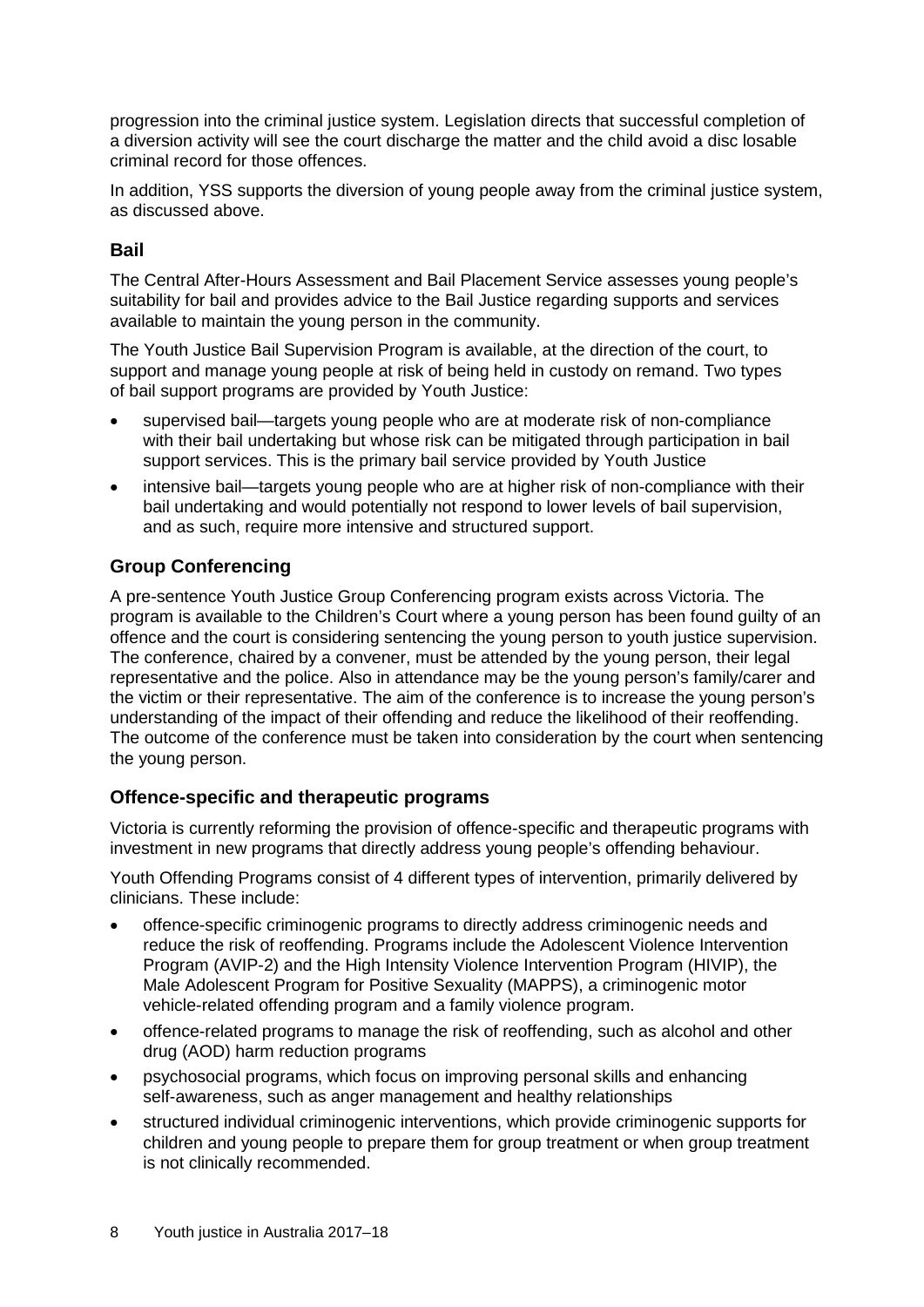## **Koori Youth Justice Program**

Aboriginal-specific programs have been developed to address the over-representation of Aboriginal young people in youth justice and provide culturally safe and responsive services. They are delivered primarily by Aboriginal Community Controlled Organisations.

The programs are funded by the department under the auspices of the Aboriginal Justice Agreement phase 4, Burra Loptja Dunduludja, and in line with its guiding principles of self-determination.

The Koori Youth Justice Program facilitates culturally safe supports for Aboriginal young people at risk of, or subject to, youth justice involvement. A range of interventions are utilised including connecting to culture through individual and group programs, cultural planning, advocacy, case work and cultural consultation for non-Aboriginal service providers.

## **Education**

Parkville College is a specialist Victorian Government school, operating in both youth justice custodial centres, which provides education to students under youth justice custodial supervision.

In addition to the Victorian Certificate of Education (VCE), Parkville College also offers alternatives such as:

- the Victorian Certificate of Applied Learning, for senior secondary students to obtain literacy and numeracy skills, practical work experience and a qualification recognised by TAFE institutes and employers
- Vocational Education and Training units for young people undertaking the VCE or those no longer of compulsory school age (17 years or over).

#### **Health and mental health services**

To complement the suite of youth offending programs, Youth Justice has recently reformed the provision of health and rehabilitation services delivered to young people. Primary health and mental health services provided to young people in custodial centres include general practitioner services, general and mental health nursing, mental health assessment and treatment, pharmacy, pharmacotherapy treatment, AOD assessment and treatment, pathology, radiology, dental, audiology, optometry, podiatry, physiotherapy, and health promotion activities.

In addition to primary mental health services, the Custodial Forensic Youth Mental Health Service, a specialist mental health service, is available to young people in custodial centres. This service comprises a multidisciplinary team that provides specialist mental health services for young people in custody, delivering clinical mental health assessment, treatment and support services.

The Community Forensic Youth Mental Health Service provides mental health services to young people who are exhibiting problem behaviours associated with emerging mental illness and who are at risk of offending. The Community Forensic Youth Mental Health Service provides early intervention support for community mental health services in the North West and Southern Metropolitan areas of Victoria, and secondary consultations to mental health services in other areas of Victoria.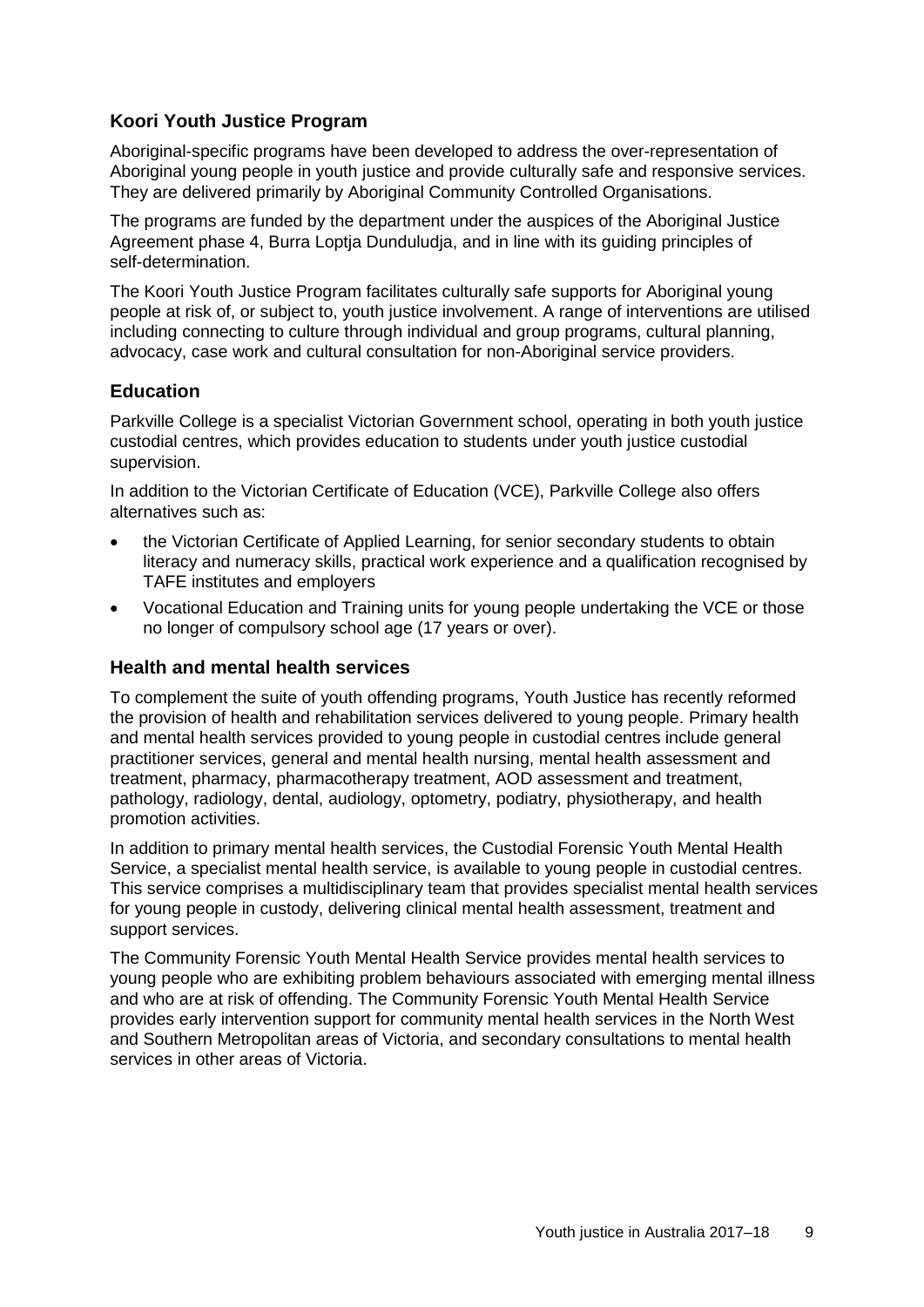# **Queensland**

The youth justice system in Queensland applies to young people aged 10–17. The *Youth Justice and Other Legislation (Inclusion of 17-year-old Persons) Amendment Act 2016* increased the upper age of who is a child, for the purposes of the *Youth Justice Act 1992*, from 16 years to 17 years. This aligned Queensland with all other Australian jurisdictions, the United Nations Rules for the Protection of Juveniles Deprived of their Liberty (1990) and the United Nations Convention on the Rights of the Child.

The youth justice system in Queensland provides a number of special protections to children and young people that are not available to adults. These include: an increased ability to divert young people from the court system; reduced exposure to adult criminals; the provision of education and rehabilitation through access to mandated specialised programs; and more intensive staff support and supervision in custody. Sentencing principles under the *Youth Justice Act 1992* also focus on supporting the young person within the community wherever practicable and appropriate.

# **Policy directions**

# **Strategic direction for youth justice**

The Queensland Government is continually working to ensure that youth justice policy, programs and practice are: culturally responsive; seamless and collaborative; evidence based and cost-effective; and developmentally appropriate to the needs of children and young people in the youth justice system.

In February 2018, the former Queensland police commissioner and commissioner on the National Royal Commission into Institutional Responses to Child Sexual Abuse, Mr Bob Atkinson, was appointed to act as a special adviser to the Minister for Child Safety, Youth and Women and Minister for the Prevention of Domestic and Family Violence, the Honourable Di Farmer, MP, on matters relating to youth justice.

Mr Atkinson was appointed to provide advice to the minister about progress of the Government's youth justice reforms to date and next steps and other practical measures to reduce the rates of youth offending.

In 2018, the Queensland Government announced its commitment to the development of a Youth Justice Strategy, with a focus on reducing remand, reoffending and the disproportionate representation of Aboriginal and Torres Strait Islander young people in the youth justice system.

# **Agencies**

# **Youth justice agency**

The Department of Child Safety, Youth and Women (DCSYW) is responsible for providing youth justice services in Queensland. The DCSYW assumed responsibility in December 2017 following a Machinery of Government change. Before this, the Department of Justice and Attorney-General was responsible for administering youth justice services.

The DCSYW has lead government responsibility for providing legislated, tertiary, offence-focused interventions and supervision to young people subject to a community-based or detention order by the court. DCSYW also has a key role in ensuring assessed needs of children and young people are responded to through the provision of related government, non-government and community interventions and supports.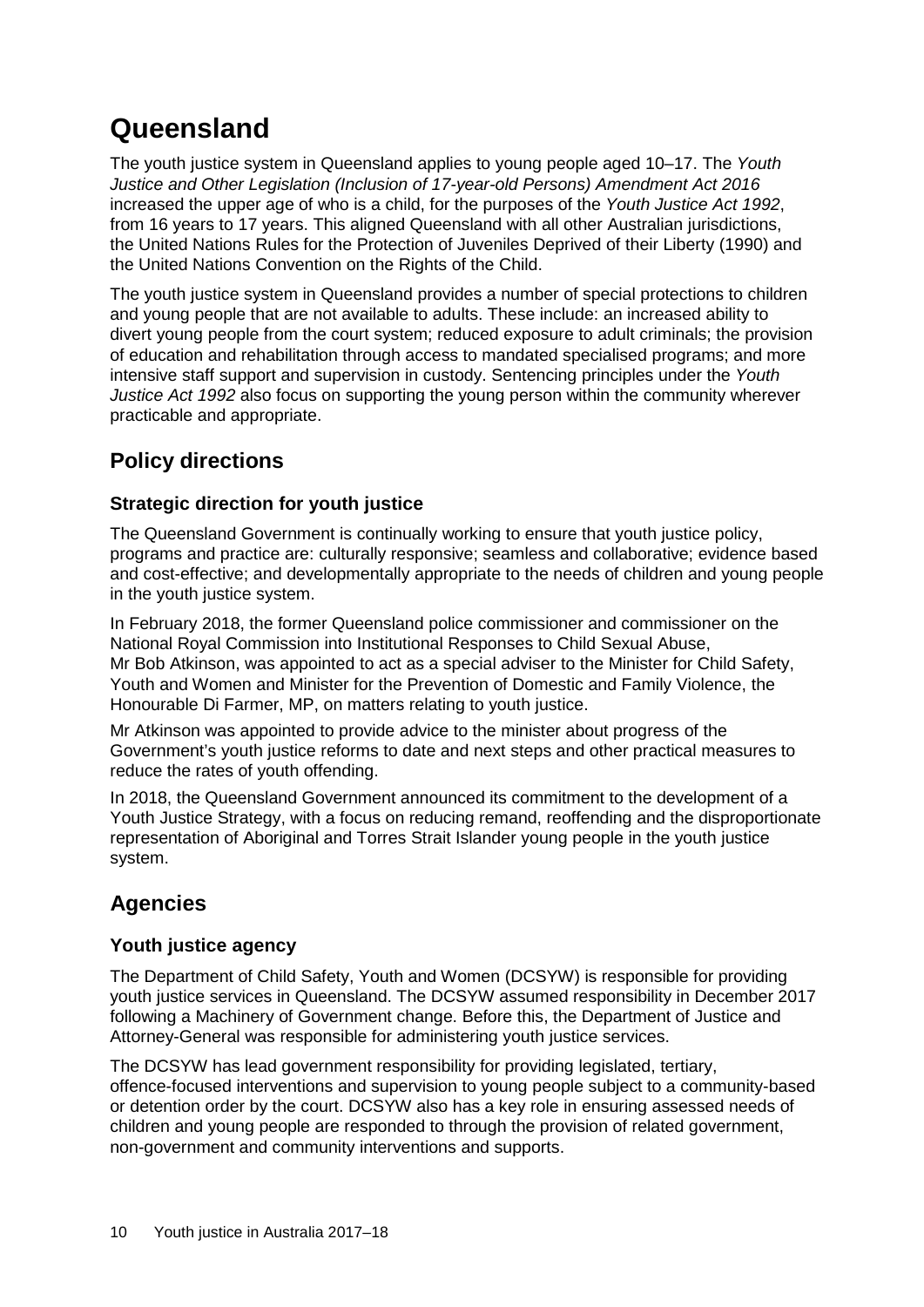# **Police**

Under the *Youth Justice Act 1992,* police are able to divert young people from the courts by issuing a warning, caution, or referral to a restorative justice conference, diversionary graffiti removal program or drug diversion assessment.

# **Courts**

Young people who are alleged to have committed an offence and who are not diverted are dealt with by the Childrens Court, District Court or the Supreme Court under the provisions of the *Youth Justice Act 1992, Childrens Court Act 1992* and Childrens Court Rules 2016.

# **Elements, programs and services**

## **Diversion**

The *Youth Justice Act 1992* provides police with the ability to divert a child who commits an offence from the courts' criminal justice system by administering a caution to the child.

If the offence committed is a minor drug offence, the police may offer the young person an opportunity to attend a drug diversion assessment program. This consists of an education program arranged by Queensland Health.

Where a young person admits to committing a graffiti offence, a police officer may refer them to a graffiti removal program instead of bringing the matter before a court. Graffiti removal programs, arranged by the Department of Justice and Attorney-General, hold young offenders accountable by requiring the young offender to perform unpaid work to remove graffiti.

## **Restorative justice**

A young person may also be referred to a restorative justice conference by the police or the court. The conference comprises a meeting between the young person and the people most affected by the offence including victims, parents, community representatives, Aboriginal and Torres Strait Islander Elders and on occasions, the police. Each conference allows participants to talk about what happened, the effects of the offence and for agreement to be reached about how the young person can make reparation.

Restorative justice conferencing has had a positive impact on reducing reoffending rates, with 59% of young people not reoffending within 6 months of their conference. Young people are also highly compliant in completing agreements made at a conference (96% of agreements were finalised in 2016–17). Conferences have also resulted in positive outcomes for victims and communities, including apologies, volunteer work for victims or communities and young people producing items for victims (for example, sorry paintings or poems).

#### **Case management**

Young people under the statutory supervision of youth justice service centres and youth detention centres are actively case-managed. Collaborative case management panels have been adopted across the state to enable delivery of coordinated interventions and support packages for young people with complex needs and their families. Case management and interventions are informed by a comprehensive risk/needs assessment tool and a case-planning process which includes the engagement of the young person, their family, other government departments and community stakeholders. Young people are monitored and case plans are reviewed on a regular basis to ensure that interventions are tailored to the young people's changing rehabilitative and support needs.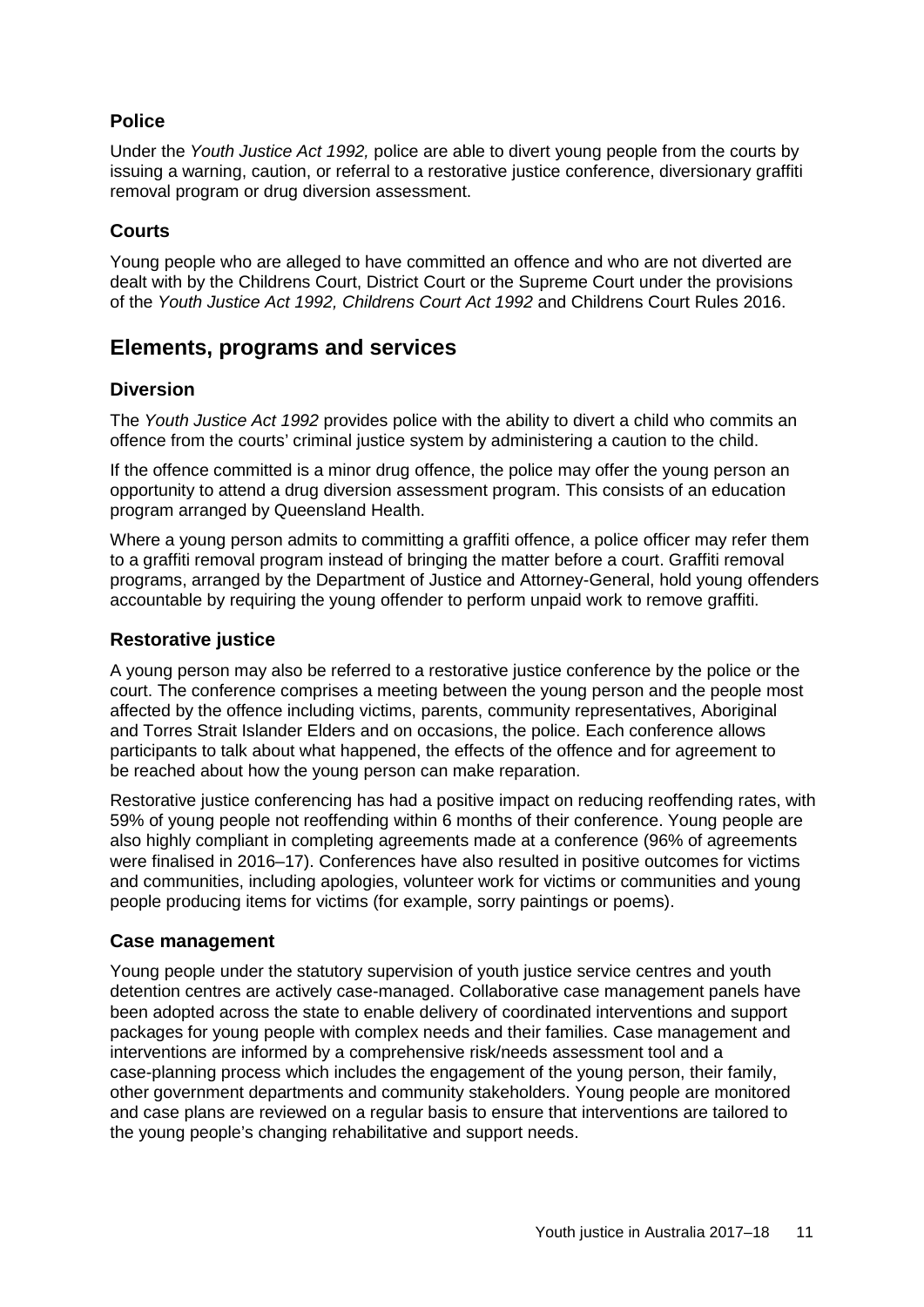## **Offence-specific and therapeutic programs**

A number of intervention programs and services have been developed for young offenders and are designed to address their specific and complex needs. Some examples of programs young people have access to include:

- Aggression Replacement Training (ART®), which is an evidence-based program targeting moderate- to high-risk young people who exhibit aggressive and violent behaviour. The program addresses key risk factors associated with committing violent offences and teaches social skills, anger management techniques and moral reasoning
- the Changing Habits and Reaching Targets (CHART) program, a structured cognitive behavioural intervention program delivered individually to young people at moderate- to high-level risk of reoffending. The CHART program is also adapted to meet the cultural needs of Aboriginal and Torres Strait Islander young people
- the Girls... Moving On (GMO) program, a gender-responsive program for at-risk girls and young women aged 12–21. GMO incorporates motivational interviewing and cognitivebehavioural methods to provide young women with skills and personal resources aimed at decreasing the risk of antisocial behaviour, increasing life satisfaction and addressing issues of trauma related to abuse and neglect. GMO is adapted to ensure cultural responsivity
- Transition to Success (T2S) is a therapeutic and vocational training service model delivered in a community setting to young people aged 15–17 who are involved in the youth justice system or are assessed as being at risk of entering the youth justice system. The purpose of T2S is to reduce risk factors associated with offending, such as, disengagement from education, training and employment. The program delivers 3 primary service types: acquisition of practical skills, development of social skills, and emotional regulation to allow access to employment, education and training opportunities. Graduates are linked directly to employers and/or education services to assist them to transition to long-term opportunities.

# **Programs for Aboriginal and Torres Strait Islander young people**

The Youth Justice First Nations Action Board (YJFNAB) is an innovative group and the first of its kind in Australia. It was established to assist DCSYW develop culturally appropriate approaches to reducing the over-representation of Aboriginal and Torres Strait Islander people in the youth justice system. The YJFNAB works to ensure that youth justice policy, programs and interventions are designed and delivered appropriately for Aboriginal and Torres Strait Islander young people, their families and communities. The Board comprises Aboriginal and Torres Strait Islander youth justice staff from across Queensland who are advocates and leaders within the DCSYW and their local communities.

A Youth Justice Cultural Unit has also been established within the DCSYW to ensure that YJFNAB's priorities are embedded in practice. The unit aims to make sure that the way youth justice operates takes cultural factors into account while enhancing knowledge and understanding of Aboriginal and Torres Strait Islander culture among staff.

#### **Bail programs and supported community accommodation**

Conditional Bail Programs provide an alternative to remand for young people whom the court believes are unlikely to comply with their bail conditions unless supervised under a structured program. Each conditional bail program is tailored to meet a young person's assessed needs and engages them in activities to develop their capacity to comply with their bail undertaking.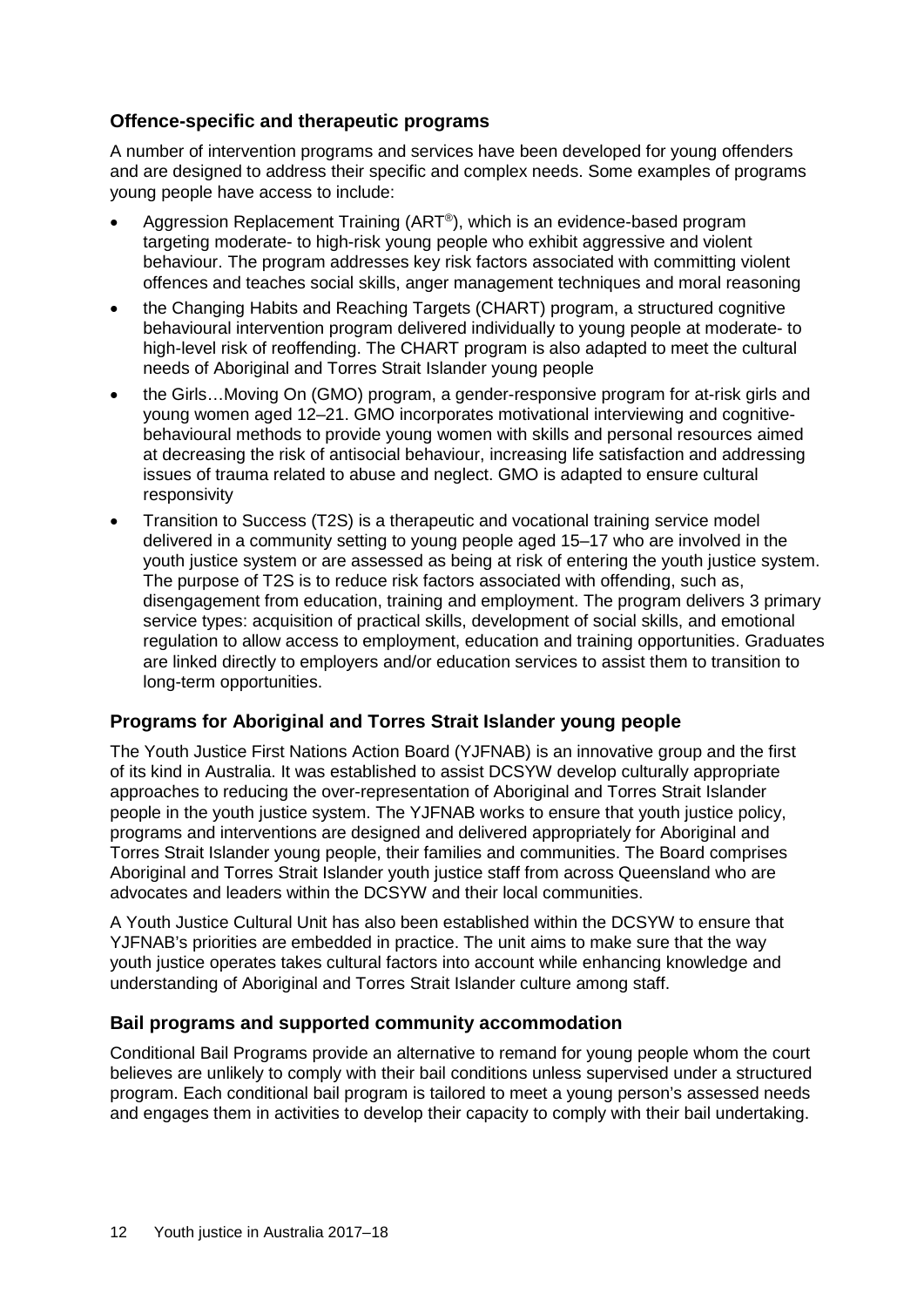The DCSYW also funds 4 non-government agencies to deliver Bail Support Services in 4 different locations. These services provide tailored support to young people who have been granted bail by the courts and who require additional assistance to meet bail conditions.

Supervised community accommodation (SCA) is being tested in various locations across Queensland, with these services commencing in 2017–18. SCA offers children on bail or youth justice orders who have no supported, secure and stable accommodation the opportunity to receive the support they need to attend school or vocational education and complete rehabilitation programs.

## **Pre- and post-release support**

In accordance with their assessed needs, young people in detention are involved in a variety of programs including therapeutic, educational, vocational, behavioural, life skills, cultural and recreational programs. These programs are regularly reviewed to ensure that they continue to meet the needs of those presently in custody.

Transition officers and case management officers, in partnership with Queensland Health and the Department of Education, support young people exiting detention. As part of the transition planning process, each young person is referred to local community services to continue programs they may have been undertaking in detention, as well as to access necessary therapeutic interventions.

#### **Other programs and services**

#### **Young Offender Support Services**

Four non-government organisations in Queensland are funded to deliver a Young Offender Support Service (YOSS). Risk factors contributing to offending are identified and dealt with by YOSS workers in partnership with statutory youth justice staff and family members to reduce the likelihood of offending and further contact with the youth justice system.

The program assists young people to develop skills in the areas of obtaining stable accommodation, relationships, health, decision-making, interpersonal skills and goal setting.

#### **Place-based initiatives**

Several place-based initiatives have been implemented across Queensland to assist young people in areas that experience higher rates of youth crime. For example, the Townsville Community Youth Response is a key cross-agency group involving the Queensland Police Service, the DCSYW, Queensland courts and the Townsville Aboriginal and Islander Health Service. It targets the underlying issues that lead young people to offend and provides comprehensive diversion, bail and sentencing responses to young offenders and other at-risk young people.

#### **Youth detention centres**

Youth detention centres continue to focus on the safety, wellbeing and rehabilitation of young people. The safe and secure management of youth detention facilities remained a key priority for the DCSYW in 2017–18.

In 2016, the Independent Review of Youth Detention recommended a series of changes to improve practices and services that are central to the safety, wellbeing and rehabilitation of children in youth detention centres. The Queensland Government accepted all 83 of the recommendations and identified further opportunities to create positive change in the youth justice system.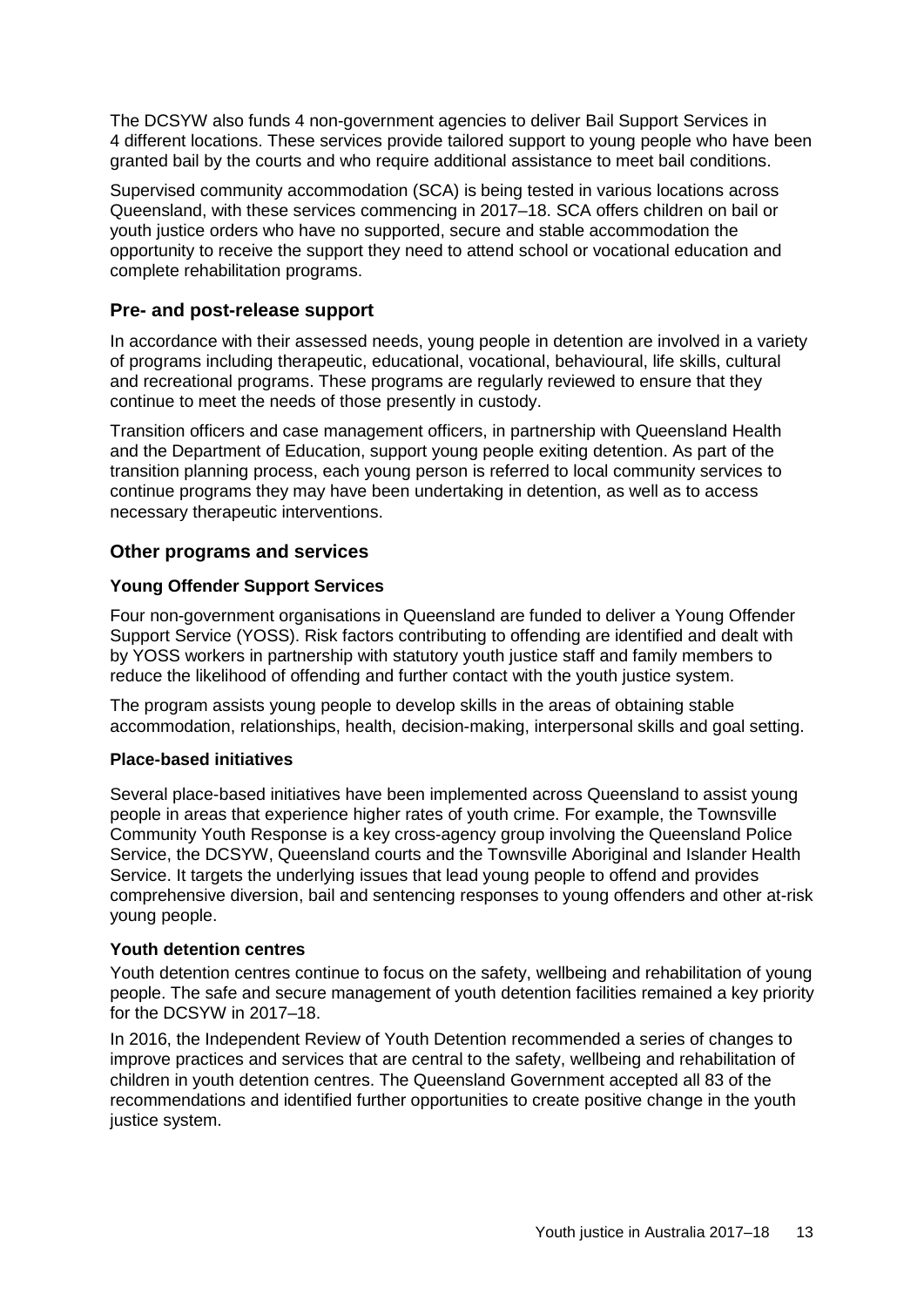The Queensland Government also committed \$6.2 million to implement the recommendations of the Independent Review of Youth Detention.

The changes recommended by the independent review focus on improving:

- cultural services and supports
- programs, education and training
- mental health and therapeutic services
- behaviour management and incident prevention
- monitoring and oversight.

Recommendations within each of these focus areas have been progressed or implemented throughout the 2017–18 period. At June 2018, 34 recommendations were in progress, 43 completed and 6 closed.

# **Western Australia**

# **Policy directions**

Key policy directions in youth justice in Western Australia include:

- providing mandated services in accordance with the *Young Offenders Act 1994*
- the Youth Justice Framework 2015–2018 outlines how the Department of Justice (the Department) will work to keep the community safe by helping young people in the justice system to lead productive law-abiding lives
- the Youth Justice Services programs and Youth Justice Innovation Fund programs help to achieve a reduction in reoffending, with a particular focus on programs designed for Aboriginal young people
- reducing the over-representation of Aboriginal young people in the justice system with a particular focus on collaborative partnerships and innovative service delivery in regional areas.

# **Agencies**

# **Youth justice agencies**

Youth Justice Services (YJS) is a division of the Department and its work is informed by the principles and functions outlined in the *Young Offenders Act 1994* and the Department's strategic plan Creating Value through Performance 2015–2018.

YJS is responsible for the safety, security and rehabilitation of young people both in community and in custody. The core objective is to reduce reoffending among young people through:

- services to divert young people away from the criminal justice system
- programs and services for young people on orders in the community
- programs and services in custody.

Youth Justice Services staff work in the community and in Banksia Hill Detention Centre to improve outcomes for children and young people in contact with the justice system.

Youth Justice Services will always:

- prioritise the safety of the young person and the community
- consider what is in the best interests of the young person and their family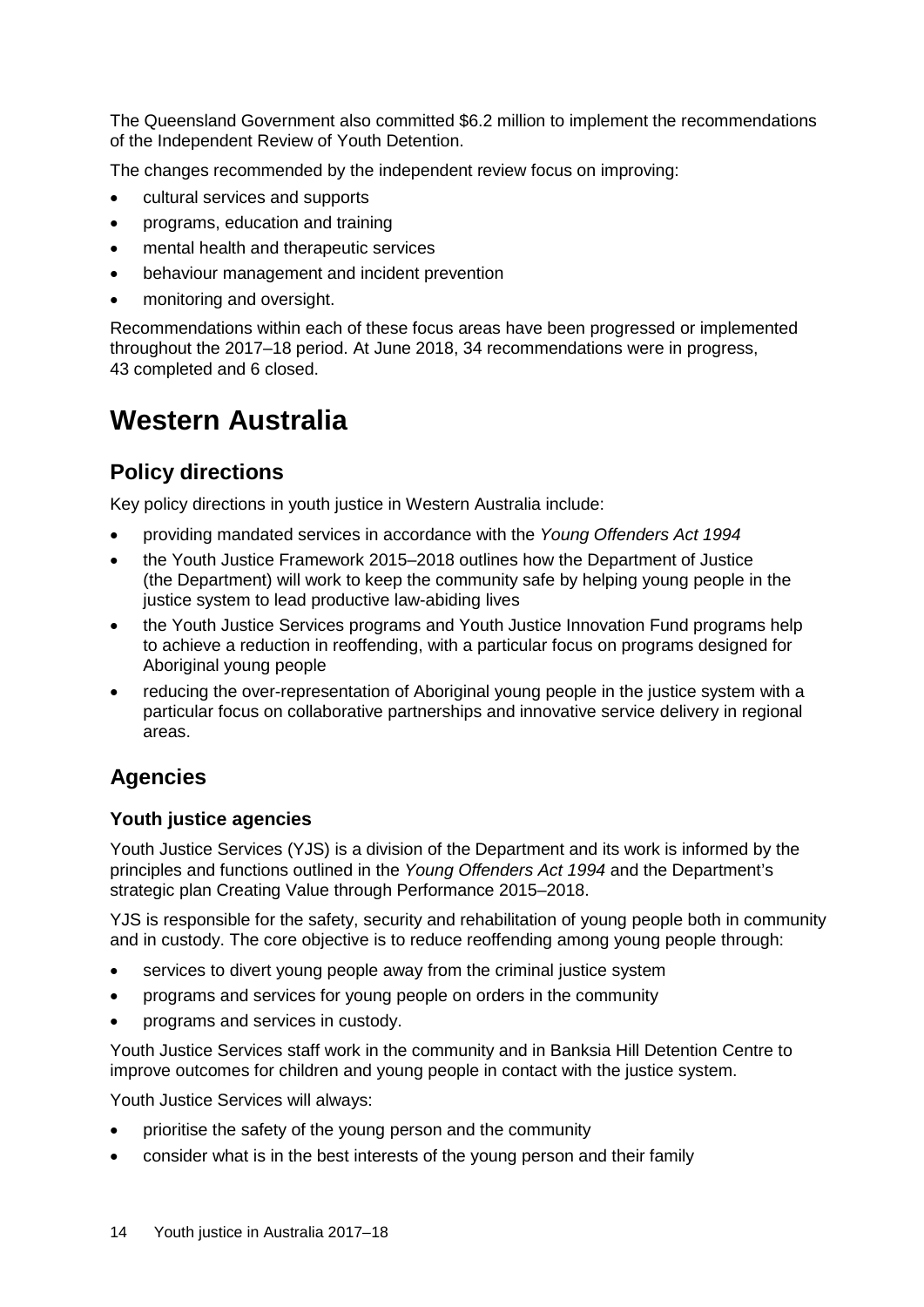- deliver services to young people that recognise vulnerability, developmental levels, gender, and cultural and religious beliefs and practices
- be informed by evidenced-based practice
- deliver a comprehensive model of practice that is informed by:
	- the needs of each young person and is age, gender, culturally and linguistically appropriate
	- recognition and understanding that many young people in the justice system have experienced multiple traumas and that rehabilitation and care will need to address the trauma's causes and symptoms
	- the identification of protective and risk factors
	- communicate clearly and in a timely manner with all key stakeholders
	- partner with other agencies and organisations to address complex issues contributing to youth offending in the planning and delivery of services
	- engage with Aboriginal people to seek, promote and support culturally competent and Aboriginal designed and led initiatives that reduce reoffending.

#### **Police**

Young people who come into contact with the justice system do so through contact with the police. The police have the option of issuing a caution, referring the matter to the Juvenile Justice Team (JJT), or referring the matter to court.

## **Courts**

The Children's Court of Western Australia deals with offences alleged to have been committed by young people aged 10 to under the age of 18.

The court may impose one of following penalties:

- no punishment and no conditions
- no punishment but with conditions
- fines, costs, restitution and compensation
- responsible adult bond
- good behaviour bond
- referral to a juvenile justice team
- Youth Community Based Order
- Intensive Youth Supervision Order (with or without detention)
- Adult Community Based Order or Adult Intensive Supervision Order
- Custodial sentence (imprisonment or detention).

Young people in the Perth metropolitan area whose offending behaviour is linked to drug use can apply to participate in the Children's Drug Court.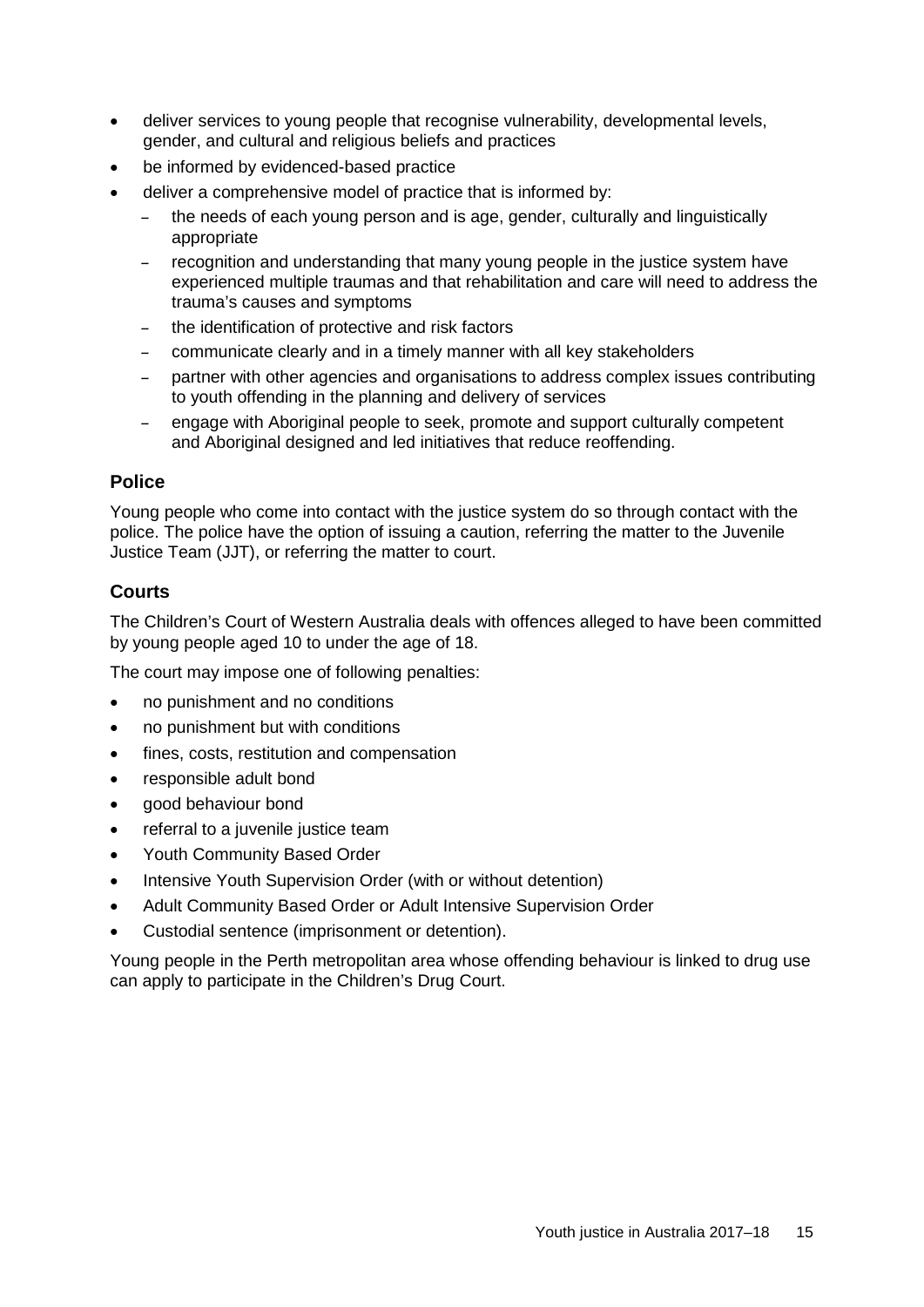# **Elements, programs and services**

### **Diversion**

Juvenile Justice Team referrals are generated by police or the Children's Court. The team arranges meetings with the young person, their families, victims and police to determine an action plan. If the young person successfully completes the action plan, they do not receive a criminal record.

The Metropolitan Youth Bail Services provide services such as point of arrest intervention and the location and support of responsible adults. These services aim to divert young people from custody and ensure they make all reasonable efforts to ensure they attend court.

#### **Case management**

YJS case management is the day-to-day management of young people subject to communitybased orders. It provides the framework for the planning and coordination of activities and services directed towards the young person with the objective of meeting statutory and policy requirements. Case management provides the structure in which interventions are provided to the young person. YJS develops and maintains productive and collaborative relationships with stakeholders, and works to support across-agency approaches to address the complex issues and needs of young people.

YJS has introduced the Youth Level of Service/Case Management Index 2.0 as a risk and needs assessment tool that identifies the young person's risks and needs. The results are used to inform the level and types of interventions to ensure that the court report plan and case planning activities are focused in the appropriate areas of need. Changing Habits and Reaching Targets (CHART) is a structured casework intervention program utilised by YJS. CHART provides a way of working with young people subject to Supervised Release Orders, community-based orders with supervision, detention sentences and long-term remand.

# **Programs for Indigenous young people**

All YJS services and programs are required to be culturally competent.

The Youth Justice Innovation Fund includes the following programs:

- The Wirrapanda Moorditj Ngoorndiak program focuses on Aboriginal males between the ages of 12 and 19 who are detained in Banksia Hill. Moorditj Ngoorndiak is a mentoring program that has a focus on working one on one with young males and their families to assist them in transitioning from custody into the community.
- The Kimberley Aboriginal Law and Culture Centre Yiriman Youth Diversion Program involves 2 types of interventions targeted at reducing reoffending behaviour:
	- a 5-day trek on country accompanied by Elders and mentors with support from other community service organisations
	- a 6-week Caring for Country work readiness program for youth with little or no work experience.
- Kimberley Aboriginal Law and Cultural Centre will run both types of activities several times each year.
- As One Nyitting for the Koorlangka Dreaming and Waalitj Nyitting Programs deliver cultural pride and leadership skills to young people in Banksia Hill and back-to-country camps in the community.
- The Horsemanship Program delivers on the job training and work experience for Aboriginal young men in the Pilbara area.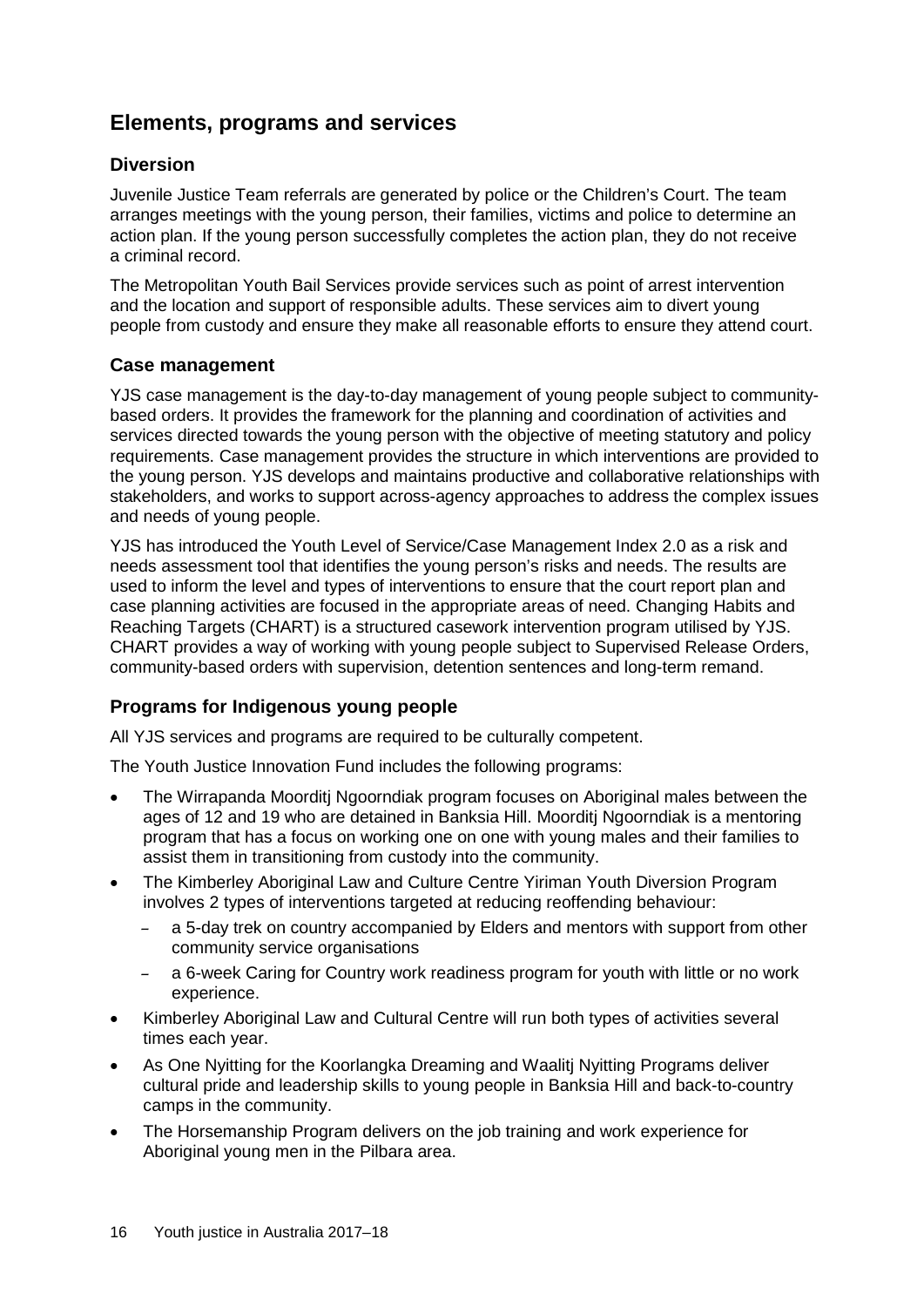- The Aboriginal Legal Service of WA (ALSWA) Youth Engagement Program provides 2 on-site Aboriginal diversion officers to provide supports to Aboriginal young people appearing in the Perth Children's Court. The program provides case management, court support, mentoring and referrals to ALSWA clients and their families.
- The Multi-Systemic Therapy Program is an intensive therapeutic intervention for young people, delivered in the family home or in community settings to address multiple factors known to be related to anti-social behaviour and youth offending. Clinicians work intensively with family members to achieve behaviour changes that can be observed and measured.

## **Youth Justice Services programs**

The YJS programs recently commenced after a successful tender and procurement process and are encouraging culturally competent program design and delivery. The new programs and services were procured against 5 program areas:

- **rehabilitation**
- emotional wellbeing
- education, training and employment
- life skills, health and development
- bail services.

The programs and services are delivered state-wide and are specifically tailored for young people involved in the youth justice system.

#### **Supported accommodation and bail programs**

The provision of bail services is tendered to non-government organisations in the metropolitan and most regional areas. The service provides temporary and short-term accommodation placements for young people remanded on bail where no responsible adult or appropriate placement can be located. Bail services require 24-hour, 7 days a week supervision and include the provision of day programs and transport to appointments for young people.

#### **Pre- and post-release support**

All educational and vocational programs that a young person engages in while in custody are aimed to be compatible with the young person's abilities and areas of interest. A young person can be referred to a variety of personal development and treatment programs such as:

- drug and alcohol intervention
- emotional management programs
- personal development programs: cultural, employability and life skills courses, and recreational activities
- Youth and Family Support teams (metropolitan only)
- individual psychological counselling Step Up (violent offending group program)
- sex offender treatment (individual counselling with centre psychologist).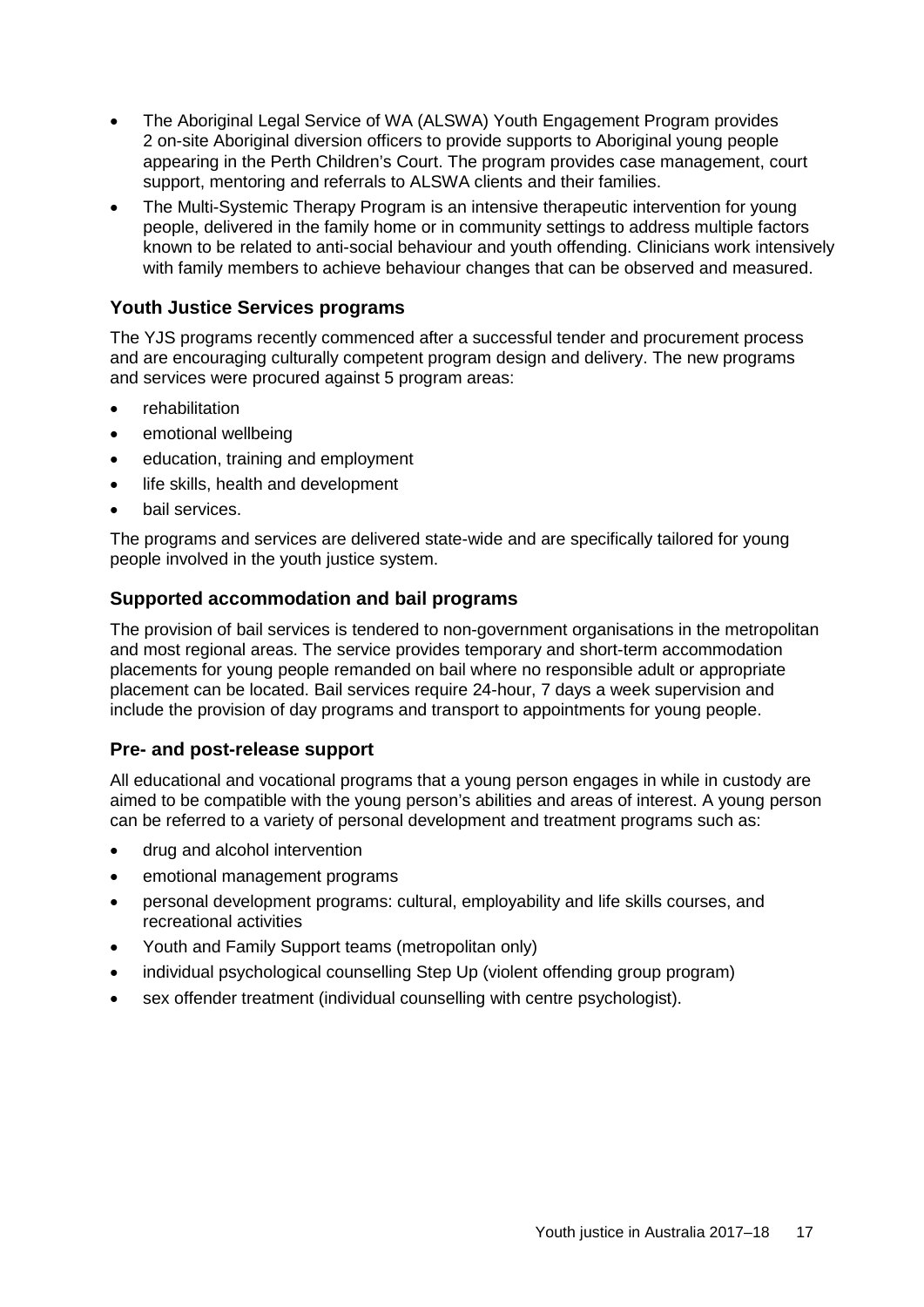Youth Justice officers provide support to young people exiting detention on Supervised Release Orders. As part of their release plan young people are referred to a range of services including the YJS programs service providers to assist with their rehabilitation in the community.

#### **Psychological services**

A team of psychologists provides individual face-to-face counselling to young people and their families, both to young people in custody and those in the community (both metropolitan and regional areas). Services are offered to custodial and community-based centres in the following areas:

- forensic and clinical psychology
- child development
- behavioural management
- management, family and community interventions
- counselling to address criminogenic needs
- risk issues and managing vulnerable young people.

# **Regional services for young people**

Youth Justice Services are located in regional areas across the state and provide:

- the management of young people on bail, juvenile justice teams, community-based orders or supervised release orders
- emergency short-stay accommodation for young people who have been remanded on bail where no responsible adult or appropriate placement can be located.

# **South Australia**

# **Policy directions**

The *Youth Justice Administration Act 2016* and subordinate regulations:

- recognise and respond to the needs of Aboriginal young people in the justice system
- reflect that assessment, case planning and rehabilitation programs are key to crime reduction objectives
- reflect the important contribution of families and communities in supporting young people
- align with and reflect the rights of victims and promote community safety.

In South Australia, Youth Justice services are provided by the Department of Human Services (DHS). The DHS Strategic Plan includes objectives to:

- commission and deliver well-designed, connected human services
- deliver safe and effective youth justice services that help young people make positive choices and keep the community safe
- support Aboriginal children, families and communities to thrive

Key policy directions to meet these objectives are:

• comprehensive and evidence-based criminogenic case management underpins all Youth Justice case planning and service delivery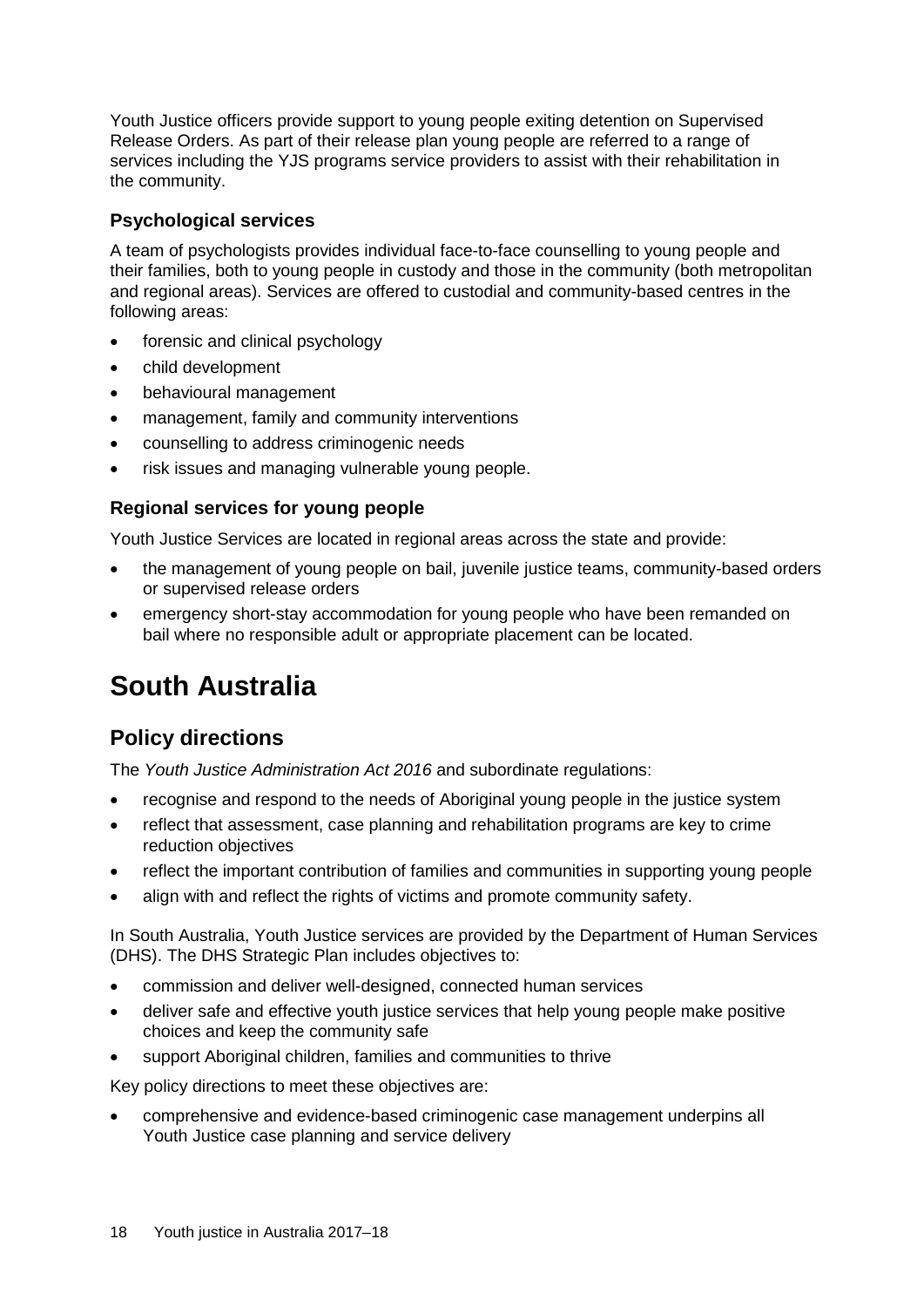- design and deliver programs/services to ensure that children and young people with high risk offending, complex and/or specialist needs receive a tailored response
- build partnerships to contribute to transition for children and young people out of Youth Justice back into their communities
- victim and community safety goals underpin security and behavioural management, case management, youth justice planning and service delivery
- children and young people who commit crime are provided with opportunity for restoration/restitution to victims of crime and the community
- connections will be strengthened to support family and carer capacity for children and young people during detention and while under orders in the community
- sector and community partnerships are fostered to achieve effective and positive outcomes for children and young people
- Youth Justice programs and services are culturally competent and responsive to the diverse needs of clients.

# **Agencies**

## **Youth Justice agency**

DHS, Youth Justice was responsible for providing tertiary youth justice services in South Australia during 2017–18. The Department's main responsibilities were to support the rehabilitation of young people and to contribute to reducing their reoffending.

# **Police**

In South Australia, the police are the first point of contact for young people entering the justice system. The police may issue cautions (either informal or formal) to a child or young person who has admitted to an offence. They may also divert young people who admit an offence to a Family Conference, which is provided by the Courts Administration Authority.

# **Courts**

In South Australia, children and young people who are alleged to have committed an offence and who are not diverted to a Family Conference are primarily dealt with by the Youth Court under the provisions of the *Young Offenders Act 1993*. The Youth Court is established under the *Youth Court Act 1993* and presided over by a District Court judge who is designated by proclamation as the Judge of the Youth Court.

A young person may also have their matters referred to a higher court subject to the seriousness of the offence (for trial as an adult) or if there is a pattern of serious repeat offending.

# **Elements, programs and services**

# **Diversion**

Young people who commit offences that are considered too serious for an informal or formal caution may be directed to attend a Family Conference. To be eligible for a Family Conference, the young person has to admit to carrying out the offence. If the charge is denied, the matter is referred to the Youth Court.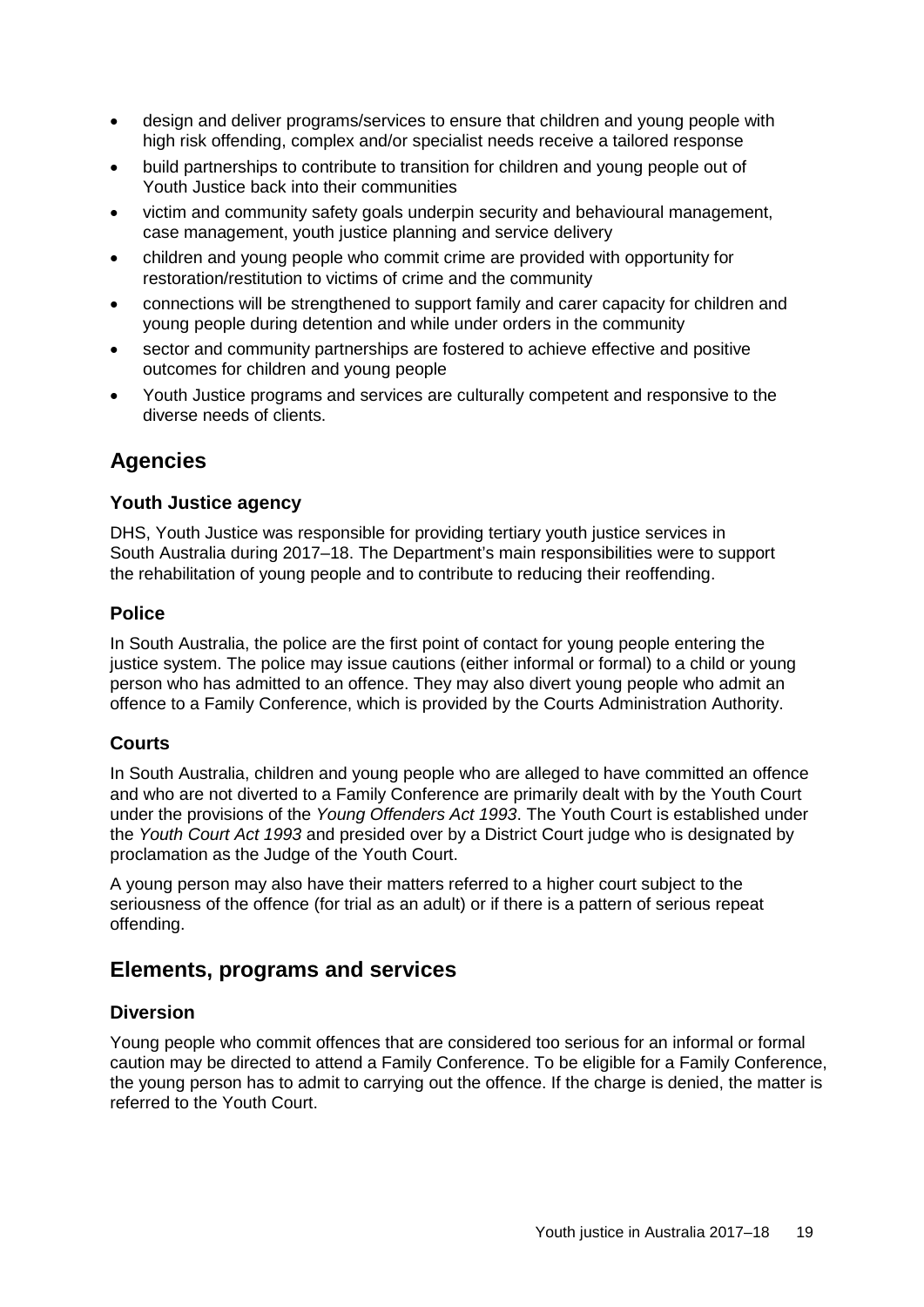## **Supervision**

Client supervision involves the use of statutory authority as the means of working with Youth Justice clients to meet their mandate requirements and, where necessary, provide interventions to promote their desistance from offending. Supervision tasks may include monitoring, compliance management, electronic surveillance, case management and program participation. Supervision occurs in the community and in the Adelaide Youth Training Centre—Kurlana Tapa (AYTC).

#### **Case management**

Case management is a flexible, planned and individualised approach to service delivery that provides the client with choices and maximises the efficient use of formal and informal resources in service provision. Case management focuses on engagement, consistent face-to-face contact, dynamic worker-client relationships, goal setting and goal achievement. Case management promotes desistence from offending and places substantial emphasis on a rehabilitative approach.

South Australia uses a continuum of care approach in the application of case management for those exiting custody into the community, with a particular focus on re-integration and reconnecting to the community. Case conferencing with relevant stakeholders, including young people and their families, is an integral component of our case management approach. From a staffing model perspective, in South Australia our community-based and custodial case management teams are co-located to enhance information sharing and continuity principles are embedded through informal mechanisms as well as joint peer discussions and supervision.

Research has demonstrated reductions in recidivism and improved client outcomes when workers display a higher level of core effective practice skills during supervision with their clients. A Reflective Practice Model is part of the ongoing supervision requirements for staff, and prioritises effective practice skills and approaches in all staff interactions with young people and their families.

#### **Offence-specific and therapeutic programs**

Youth Justice, together with its sector partners, delivers or facilitates delivery of a range of offence-specific programs and rehabilitation programs for young people. These include therapeutic interventions, life skill development and social integration that build engagement back to community. Examples of rehabilitation programs offered include:

- CHART (Changing Habits and Reaching Targets), which is a structured, individualised intervention program used as part of case management/statutory supervision. It uses a skills-oriented, cognitive behavioural focus to challenge offending behaviour for young people who require a moderate to high level of intervention to reduce their risk of reoffending. The focus for delivery is to use participatory learning methods and to be responsive to client needs, motivations and learning styles
- KIND Program, which is a tailored intervention to address adolescent family and dating violence, is delivered with the young person and their families/partner and focuses on improving relationships, safety and interpersonal skills
- Master Your Mind is Youth Justice's primary program to address offence-specific behaviour and criminogenic needs; this is a cognitive behaviour therapy intervention delivered to young people in custody. Run as separate modules, it includes foundation skills (emotional regulation, problem solving, relationships and communication) and offence-specific modules such as Alcohol and Drug Misuse, Changing Behaviour, Victim Awareness and Driving-related offences.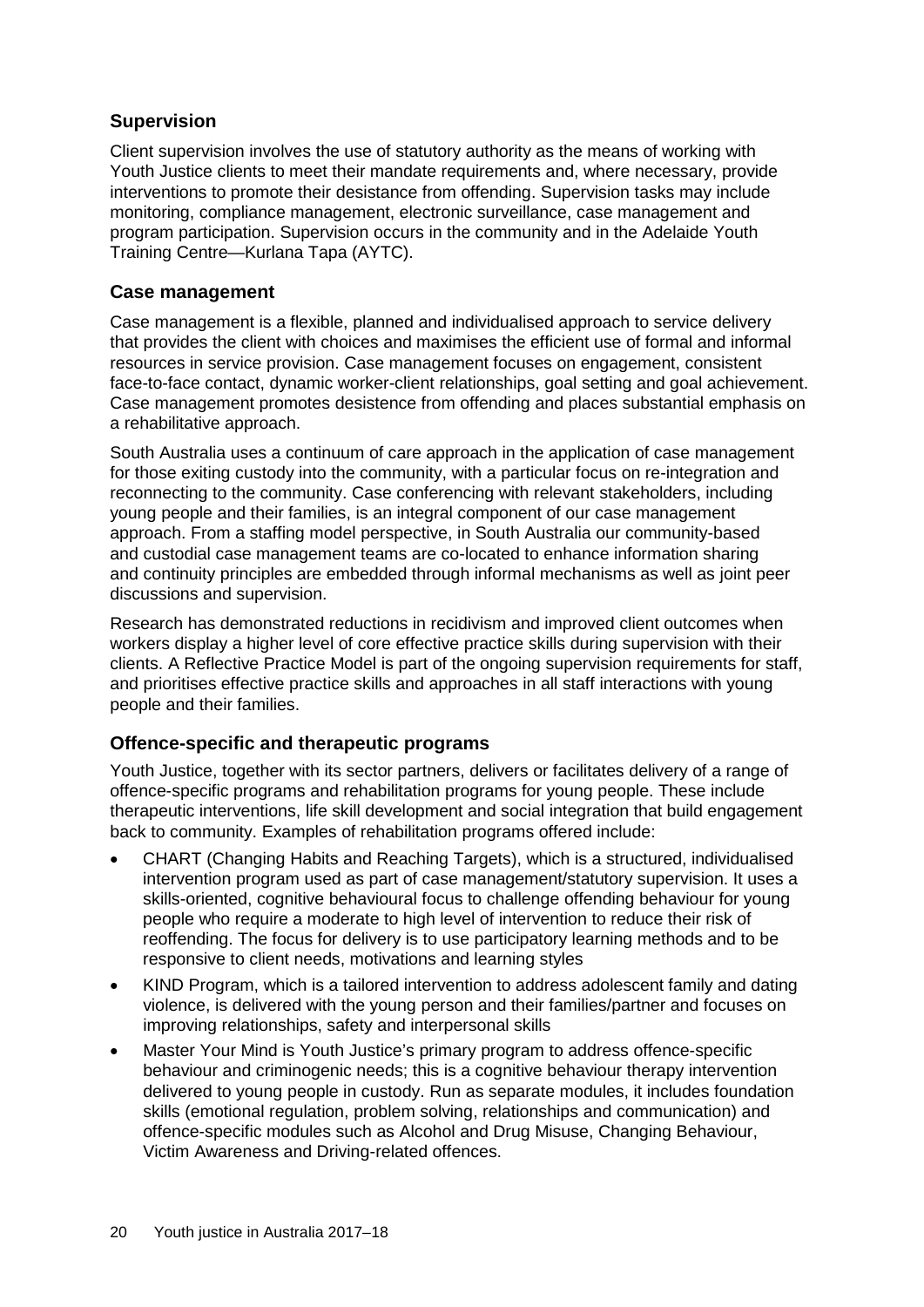The Youth Justice Programs Review Panel ensures all programs offered are evidence-based and are quality-assured through regular review and evaluation. The Programs Review Panel aligns to the Youth Justice Programs Strategy Group, which comprises interagency representatives to support and facilitate the investigation of new programs that will better address gaps and needs, in order to achieve longer-term benefits for young people and the community.

# **Youth Justice Psychology Services (YJPS)**

The YJPS team provide assessment and rehabilitation services for young offenders, integrated with case management services and supporting training centre operations.

YJPS prioritises young people who are at high risk of reoffending and convicted of serious offences. Individual offence-focused intervention may be provided for referred Youth Justice clients who have been convicted of violent, sexual or high frequency repeat offending. YJPS intervention focuses on addressing the underlying causes of a young person's offending behaviour, with the aim of reducing the likelihood of further offending.

Services include:

- clinical/forensic psychological assessments to assist case planning and case management—assessments cover background history, patterns of offending and include analysis of risk and recommendations for interventions to reduce the likelihood of further offending by a young person
- forensic psychological reports for the Youth Court
- delivery of individual therapeutic interventions and group-based rehabilitation programs
- consultation services to management and staff regarding behaviour support for residents of the AYTC.

#### **Programs for Aboriginal and Torres Strait Islander young people**

DHS acknowledges the important role culture plays in the positive growth and development of Aboriginal and Torres Strait Islander young people within their family, cultural community and wider community. Aboriginal young people and their families are provided with access to a range of cultural support services. Aboriginal young people in the AYTC and the community receive specialist Aboriginal programs that focus on problem solving and the positive aspects of their cultural identity.

Youth Justice has an Aboriginal Cultural Inclusion Strategy, which includes specific objectives, and strategies to Strengthen Collaborative Partnerships and Improve Family and Cultural Connection. The Circles of Trust engagement tool assists case managers to gather information about Aboriginal clients, their family, cultural group and community supports. The information gathered through this tool promotes an understanding of the young person's kinship and family structure. It can assist to identify strengths and issues within this structure, the young person's connection to culture and community and the impact of any grief and loss.

Metropolitan Aboriginal Youth and Family Services (MAYFS) provides a culturally specific service to support young Aboriginal people to make good choices and have successful futures. The teams work across metropolitan Adelaide, provide community outreach programs within the community and also provide services within the AYTC.

#### **Child and Adolescent Mental Health Service (CAMHS) Journey Home**

The Journey Home is a program that helps young Aboriginal people and their families create pathways out of the justice system. The Journey Home team is part of CAMHS (SA Health).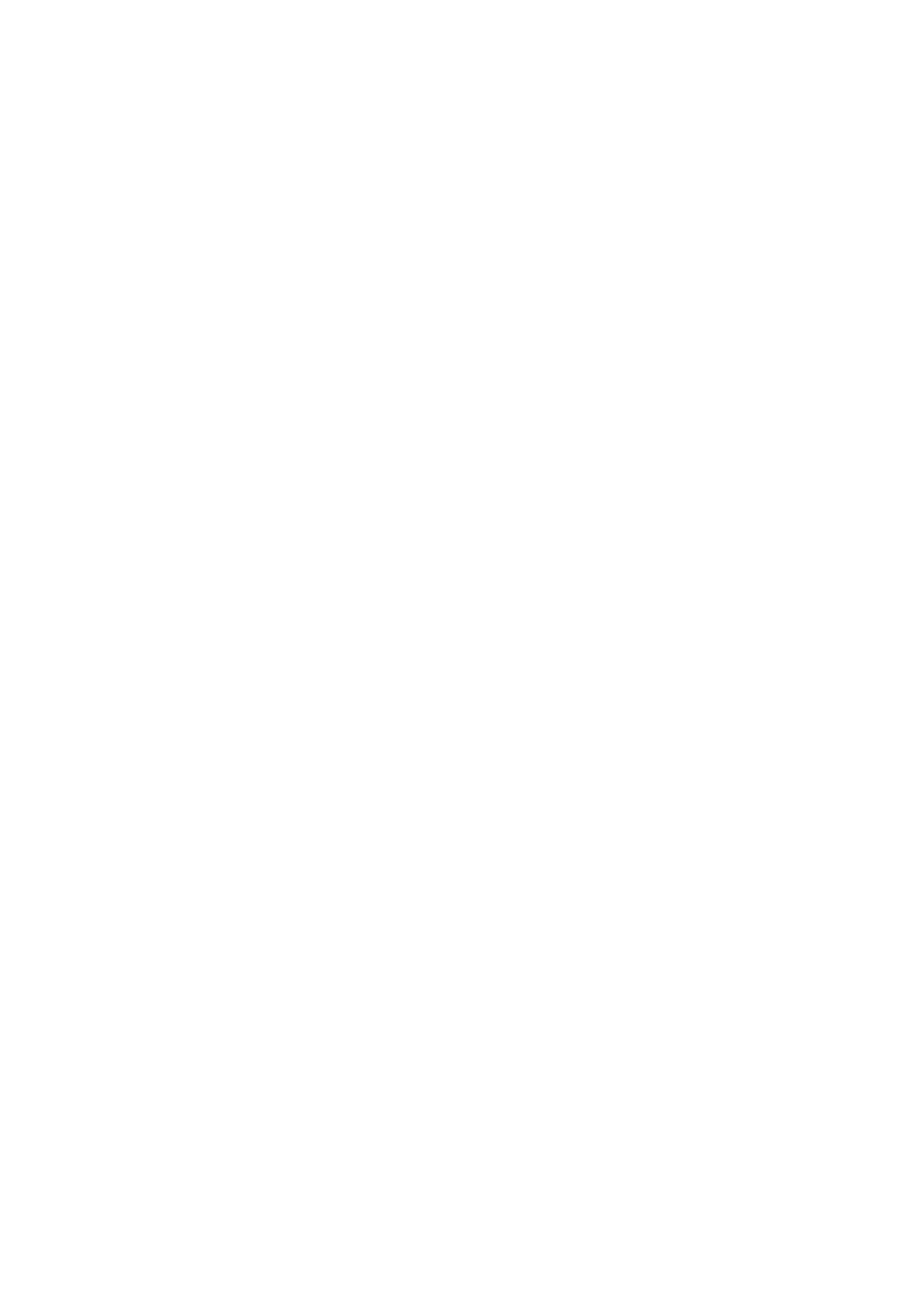The program aims to:

- improve the social and emotional wellbeing of young Aboriginal people and their families who are involved with the youth justice system
- reduce the number of young Aboriginal people at risk of ongoing involvement with the youth justice system
- create flexible pathways out of the youth justice system
- strengthen a young Aboriginal person's connection to culture and community
- increase the number and strength of partnerships with services and community groups relevant to the program.

The program helps young Aboriginal people and their families connect to local support services in their community, works with families and communities to address factors contributing to a young person's involvement with the youth justice system, provides outreach support for young people and families in rural and remote areas, and facilitates gender-specific programs to young people.

## **Custodial supervision and post-release support**

The AYTC utilises a Behaviour Support Framework (BSF) which is a progression model that provides individual incentives to encourage and support young people to develop positive behaviours and take responsibility for their progress. The BSF model can assist residents to reach short and long-term goals, develop life skills, address patterns of behaviour and take responsibility for their choices.

Case planning for AYTC residents includes transition planning and goal setting to support young people's successful return to the community following detention. This includes ensuring continued access to education and health supports and establishing connections with community services that will continue to support the young person and their family beyond the expiry of the youth justice order.

Youth Justice works collaboratively with a range of stakeholders to provide on-site services to residents. Key partnerships for service provision include the Department for Education and the Department for Health and Wellbeing.

CAMHS, SA Dental Service and Metropolitan Youth Health Service provide health and dental services within a Centre-based service hub.

The Youth Education Centre (YEC) is a Department for Education school providing education to young people in the AYTC and for those transitioning back to the community. Registered primary and secondary school teachers with expertise in non-mainstream education staff the YEC.

Within the first 3 days of their admission, young people undergo an educational assessment to ascertain literacy and numeracy levels. Additionally, students are screened for speech and language (communication) difficulties, educational engagement and 5 domains of wellbeing. This information, along with a social and educational history, informs individual learning plans which outline areas of strength, areas for development, potential pathways for further education and priority educational interventions.

The information also provides evidence for referral to professional support services such as speech pathology, optometry, audiology, educational psychology, special education, TAFE and further education and/or work-related opportunities.

Young people who return to the community have priority access to the Flexi Centre, staffed by YEC teachers. Students exiting the AYTC are able to continue with education at a dedicated site in the community should they choose to do so.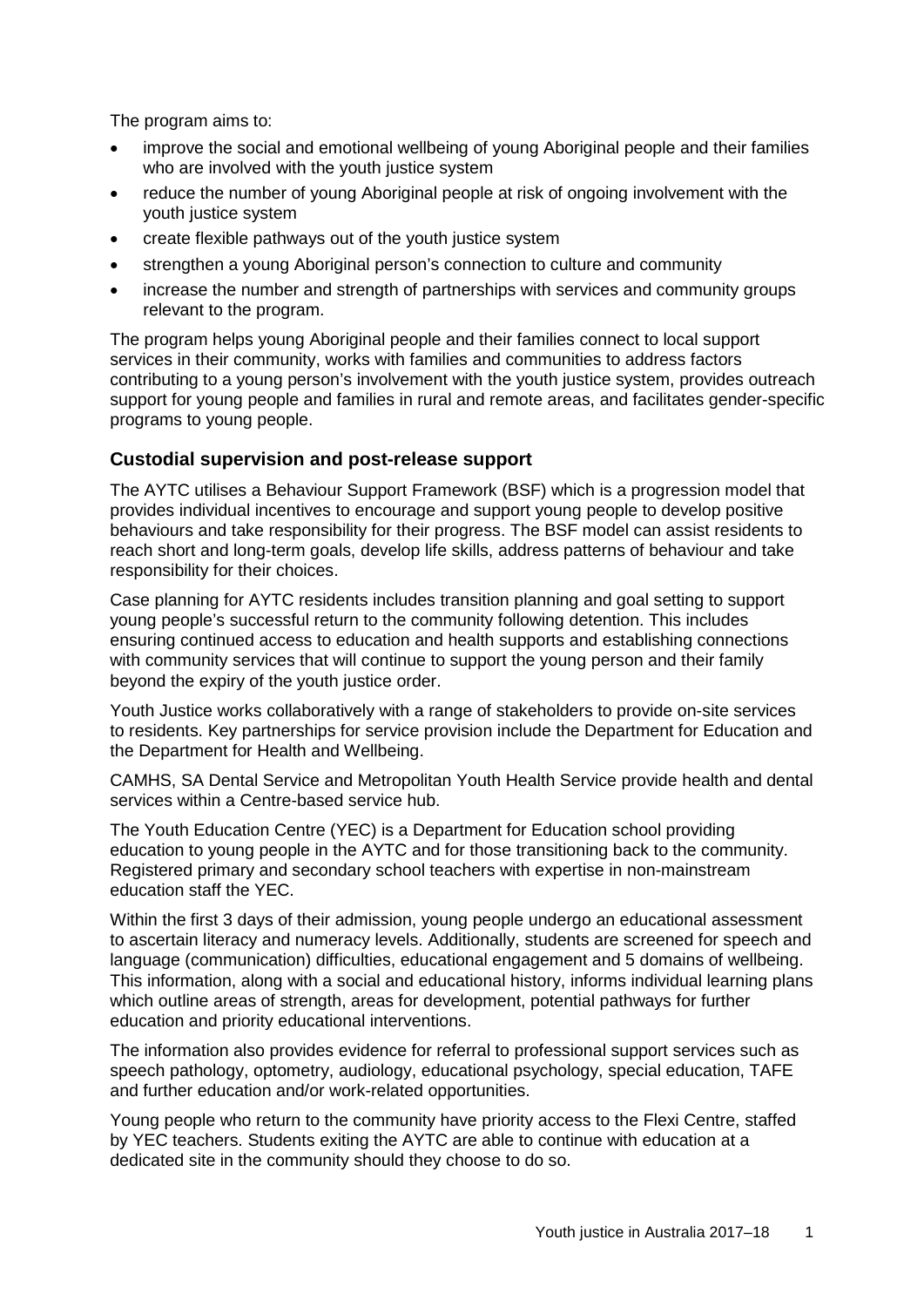## **Other programs and services**

In addition to rehabilitation and therapeutic programs, a range of recreational and personal development programs are offered to young people in the AYTC including:

- Road Safety Awareness Program
- health promotion sessions
- sexual health information sessions.

# **Tasmania**

# **Policy directions**

The key policy directions in youth justice in Tasmania include:

- a commitment to delivering a more streamlined and therapeutic service system for young people at risk. Improved outcomes will be achieved through improved information sharing, coordination and realignment of existing services and increased investment where an unmet need has been identified. This earlier intervention is designed to prevent young people from entering the statutory system
- improving the interfaces into and out of community and custodial youth justice by focusing on the quality of case planning and transition planning and ensuring assessment information is shared
- implementation of a change program within Tasmania's juvenile detention centre designed to enhance the treatment and rehabilitation of young people who have offended
- further development of a model for juvenile detention in Tasmania that includes consideration of models that integrate juvenile detention with secure welfare and support for young people on bail. This will include linkages to flexible learning, therapeutic interventions, alcohol and drug services, mental health and step down transition support.

# **Agencies**

#### **Youth justice agency**

In Tasmania, Children and Youth Services, Department of Communities Tasmania is responsible for providing youth justice services such as:

- coordinating diversionary community conferencing
- providing statutory community-based supervision of young people on court orders
- providing support for court processes
- providing safe and secure custodial services and pre- and post-release support
- providing integrated case management of young people on legal orders
- managing the community service order program.

#### **Police**

Tasmania Police (within the Department of Police, Fire and Emergency Management) are the first point of contact for young people entering the criminal justice system, and are responsible for:

• dealing with reported youth crime and deciding whether to divert or to prosecute matters in the courts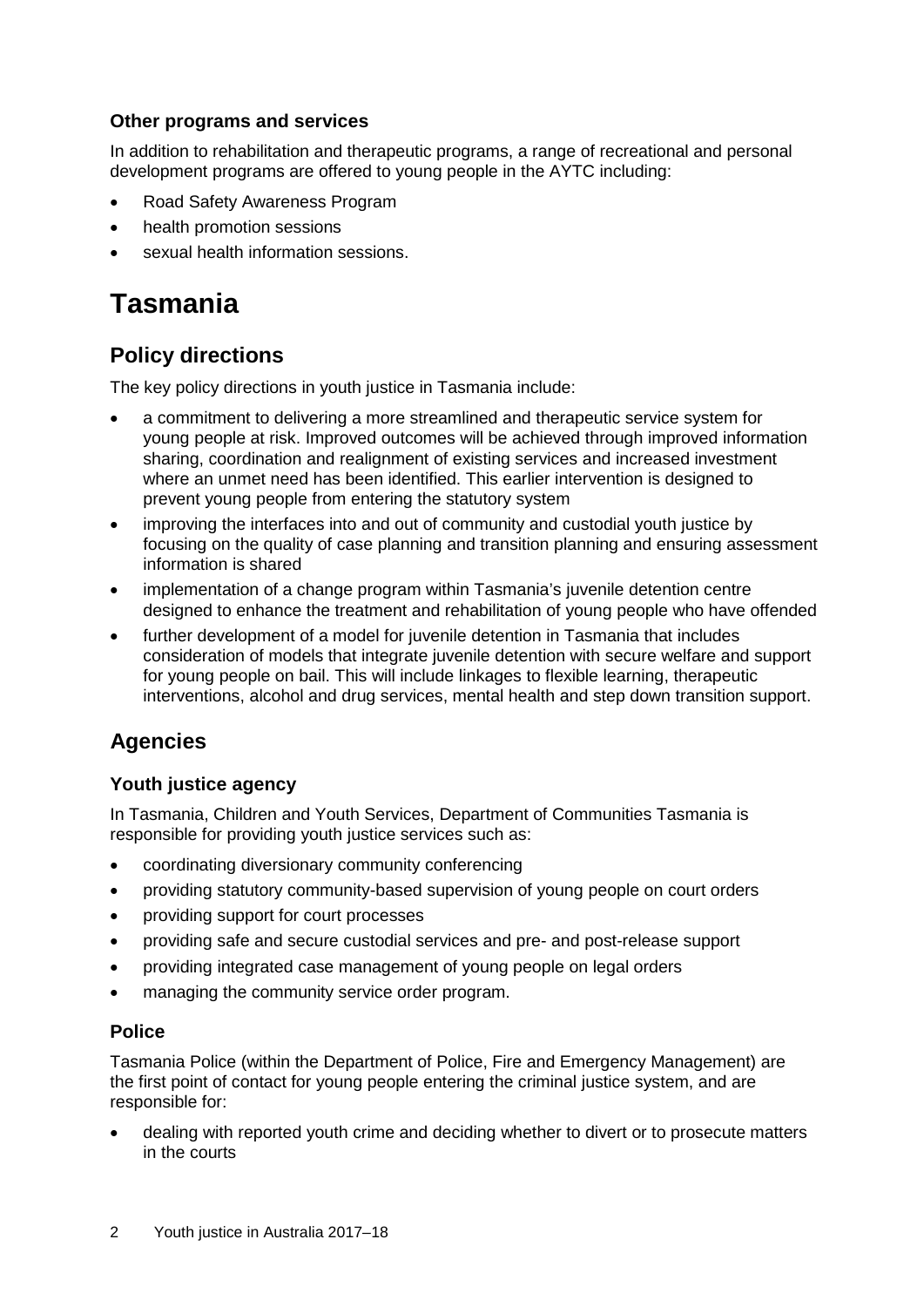- providing diversionary pre-court and informal and formal cautioning services
- referring a young person to Children and Youth Services for a non-court-based community conference.

# **Courts**

In Tasmania, young people alleged to have committed an offence who are not diverted are dealt with by the Magistrates Court (Youth Justice Division) through a Specialist Youth Magistrate, under the provisions of the *Youth Justice Act 1997*. The Supreme Court may hear offences prescribed under the Act.

The Specialist Youth Magistrate assists the court to improve timeliness to finalisation, consistency in court decisions, coordination of youth justice services to the court and collaboration between relevant agencies.

# **Elements, programs and services**

## **Diversion**

The *Youth Justice Act 1997* provides a comprehensive framework for restorative justice, including the restoration or reparation of harm done in the community. Under the Act, diversion from the criminal justice system is the principal outcome sought for all young people. Detention is considered a sentencing option of last resort.

There are 2 primary levels of non-court-based diversion in Tasmania:

- Police have the power to informally or formally caution young people who have admitted to committing an offence.
- If the matter is considered more serious, police may request Children and Youth Services to conduct a community conference, which is convened by an independent facilitator.

A formal caution or a community conference can bring young people face to face with their victims to decide how best to rectify the harm caused by their offending.

#### **Case management**

Case management in Community Youth Justice identifies:

- the requirements of the court order and strategies to fulfil these
- the services and strategies required to address needs as determined by the Youth Level of Service/Case Management Inventory risk assessment tools and general assessment process, including other professional assessments as required
- the relevant people and services to help identify strategies and goals
- the level of agreement among those involved, including the young person and Community and/or Custodial Youth Justice, on the goals and strategies to achieve these goals, and the associated level of commitment
- the process of assessing and monitoring progress, and the point at which involvement with the young person will diminish.

The case management approach in place at the Ashley Youth Detention Centre (AYDC) takes account of the needs of the individual young person and any court-ordered obligations, as well as community expectations. A comprehensive assessment process undertaken upon admission informs this approach and continues throughout the period of detention.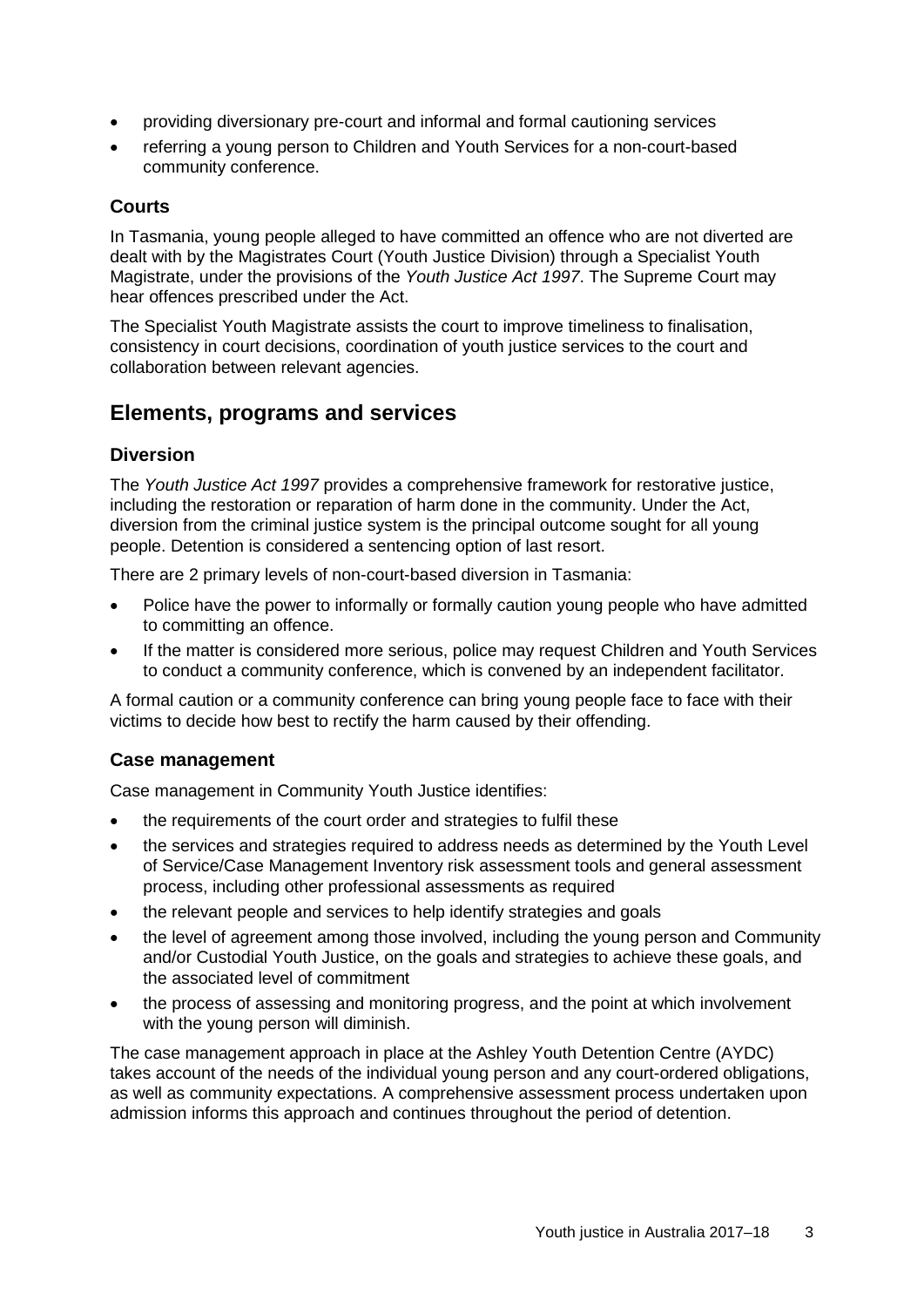## **Offence-specific and therapeutic programs**

#### **Targeted Youth Support Service**

The Targeted Youth Support Service is a state-wide community-based program funded by Children and Youth Services to provide intensive case management and therapeutic interventions for young people aged 10–17. The target group are young people with substantial or multiple-risk issues who, without intensive support, would be at risk of notification to the Child Safety Service or entry into, or escalation within, the youth justice system.

#### **Changing Habits and Reaching Targets (CHART)**

CHART is an offending behaviour program that addresses the offending needs of high-risk young people on supervised orders. The program uses active, participatory learning methods and employs a skills-oriented, cognitive-behavioural approach to casework with young offenders.

#### **Juvenile Fire Lighting Intervention Program**

The Juvenile Fire Lighting Intervention Program (JFLIP) is a state-wide behaviour change program designed for children aged 4–14 who engage in unsafe fire-setting. It is a family-based program delivered in the home by trained JFLIP fire-fighters. JFLIP practitioners also participate in community conferences and formal cautions for young people who have committed fire-related offences.

#### **Health services at AYDC**

AYDC offers an onsite health centre in conjunction with Correctional Primary Health Services and Forensic Mental Health Services. It functions 7 days a week, 12 hours a day with an on-call service extending this to 24-hour coverage. Health services provided include general practitioner, general and mental health nursing, mental health assessment and treatment, pharmacy, pharmacotherapy treatment, alcohol or other drug use and dental. The centre also facilitates access to community-based health and assessment services.

#### **Rehabilitative programs at the AYDC**

All young people at the AYDC participate in a range of rehabilitative programs. The programs offered and techniques applied take place within a case management context, are evidencebased and focus on offender rehabilitation. The program framework is designed to provide cognitive-based therapeutic programs for persistent and serious offenders and address specific criminogenic and social needs. Basic interventions that address issues that may affect community integration, such as employment, education, accommodation and leisure, are also included.

#### **Transition from Ashley Youth Detention Centre**

This program, delivered by Save the Children, works with young people aged 10–18 who are in detention and/or remand in AYDC, assisting them to reintegrate into the community. Youth workers support young people both in AYDC and when they transition back into the community. Save the Children work in partnership with AYDC, Ashley School, Community Youth Justice, PCYC, EdZone, and the Department of Education to support young people to identify and meet their recreational, educational and vocational and/or employment goals and aspirations.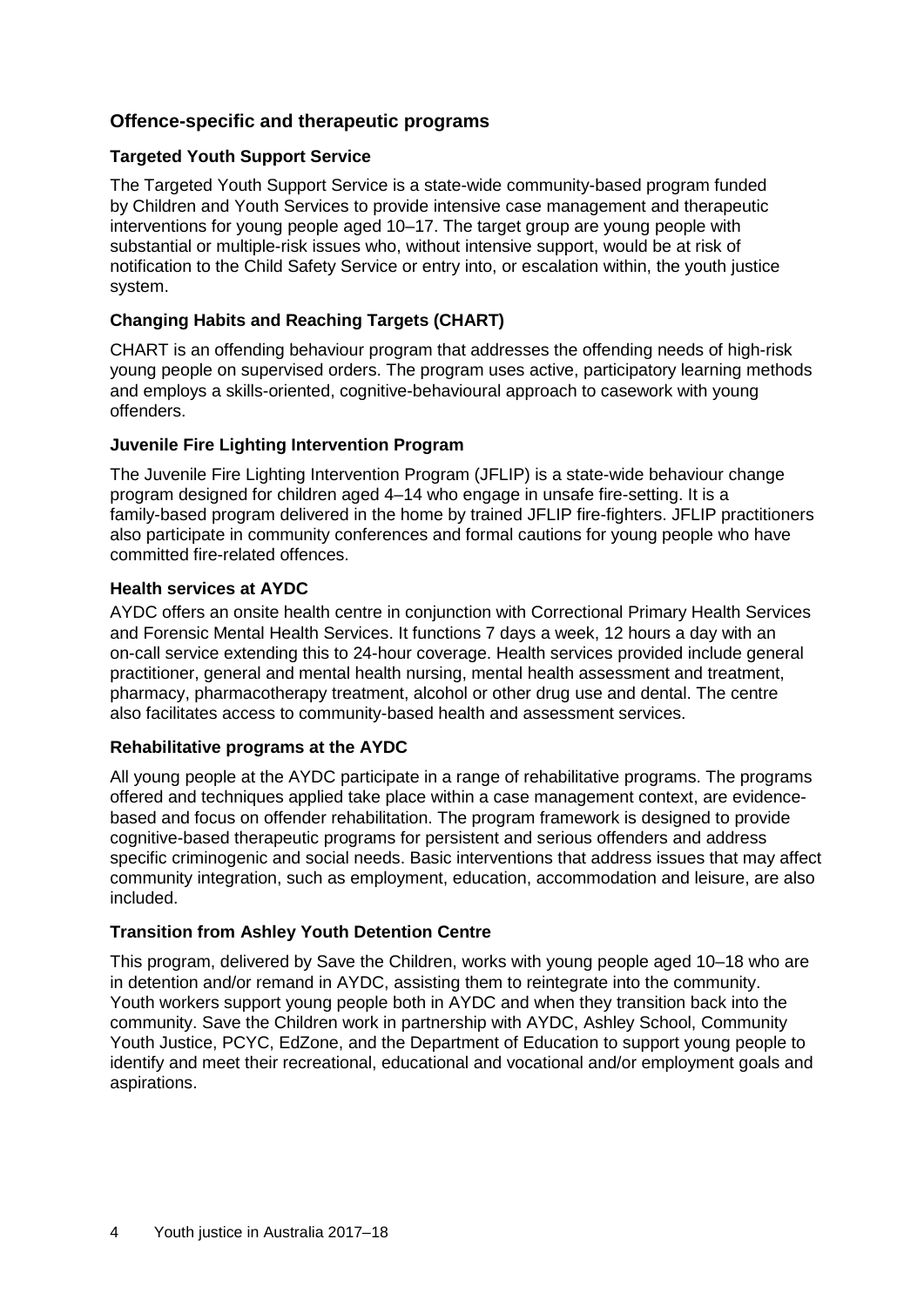#### **Supporting Young People on Bail**

Save the Children works in partnership with Community Youth Justice, the Magistrates Court, Early Intervention Units, Tasmania Police and other community agencies to support children and young people aged 10–17 who have been placed on bail. Youth workers work with young people to identify their recreational, educational and vocational/employment goals and aspirations. These goals form the young person's Bail Support Plan. Support is provided to the young person during their bail period to help them meet their goals.

#### **Education**

The Department of Education operates a school on site at the AYDC for young people of compulsory and non-compulsory school age. The educational focus for detainees reflects the curriculum used in schools and training facilities in the community.

#### **Programs for Aboriginal and Torres Strait Islander young people**

Youth Justice has a number of partnerships with Indigenous organisations, including:

- Tasmanian Aboriginal Corporation, which has supervised a number of young people on community service orders and involved them in health and wellbeing programs, as well as tasks such as land care
- Circular Head Aboriginal Corporation, which provides preparation for work programs and linkages to employment for Indigenous and non-Indigenous Youth Justice clients
- Tasmanian Aboriginal Child Care Association, which has provided placements for a number of young people on community service orders in general maintenance tasks
- Meenah Mienne (My Dream), which is a government-assisted Tasmanian Aboriginal arts community organisation that provides art and mentoring programs.

#### **Other programs and services**

Tasmania's Commissioner for Children and Young People acts as an advocate for all young people detained at AYDC. As advocate for young people at AYDC the commissioner is concerned with the overall physical and emotional wellbeing of each young person. In fulfilling this role the commissioner listens to and gives voice to concerns and grievances; educates young people on their rights and facilitates resolution of issues and access to support services as appropriate.

AYDC is also subject to the oversight of the Custodial Inspector. The purpose of the Custodial Inspector is to provide independent, proactive, preventative and systemic oversight of custodial centres. In particular, the Custodial Inspector provides external scrutiny through an independent statutory office and the publication of reports and recommendations. The focus of the Inspector is on systemic issues relating to the management, control and security of the state's prisons and youth detention centre and the care and welfare of prisoners and detainees.

Gateway Services is the single entry point to all family and disability services in each area of the state. The Family Support Services system provides an integrated continuum of services. This includes information and support, early and safety net interventions and targeted tertiary services for hard-to-engage families with high needs, and the provision of safe community living options for children where living with their birth parents is not possible.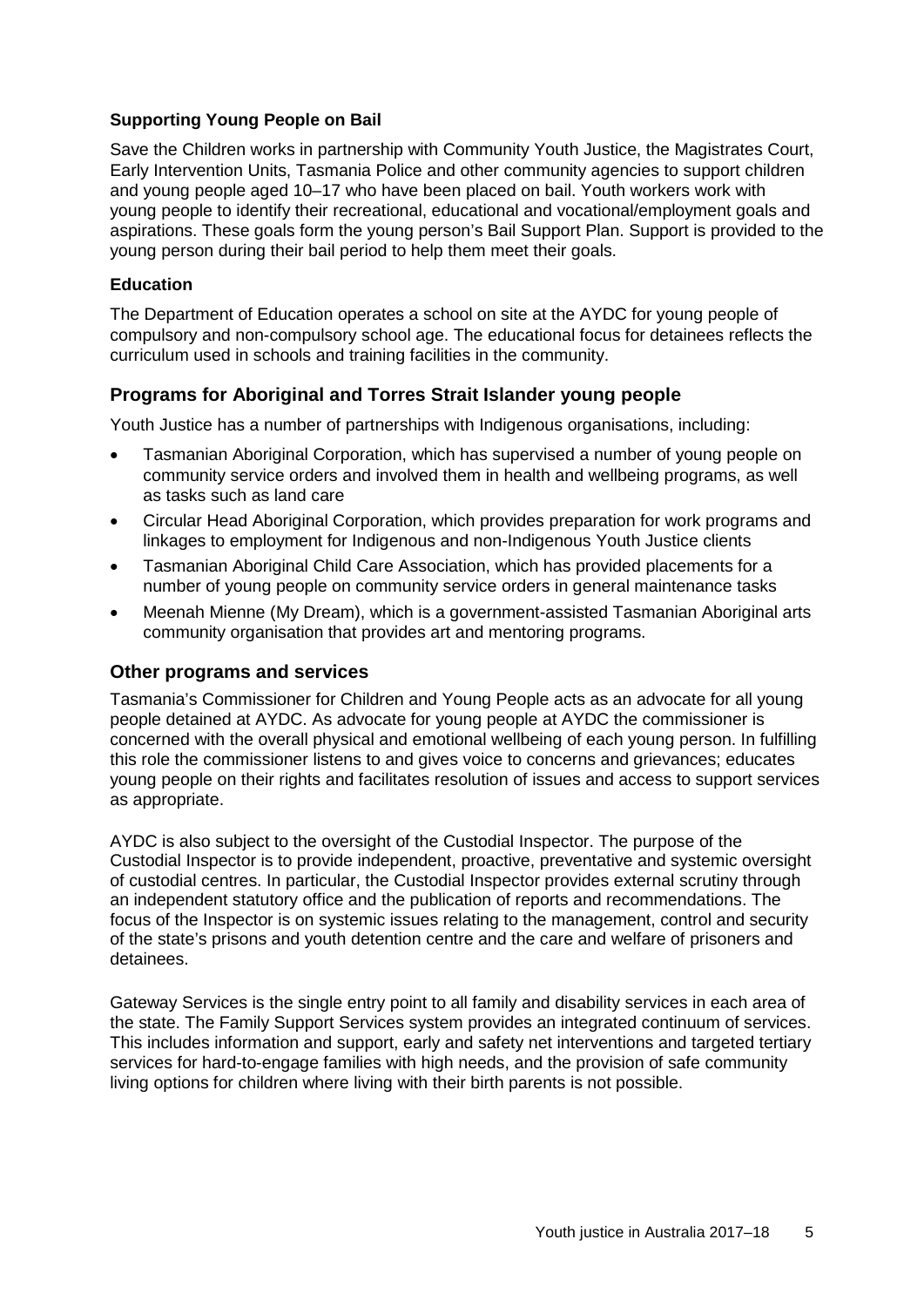# **Australian Capital Territory**

# **Policy directions**

Key policy directions in youth justice in the Australian Capital Territory:

- The Blueprint for Youth Justice in the ACT 2012–22 provides strategic direction for reform of the youth justice system to improve outcomes for young people. The 10-year strategy focuses on reducing youth crime by addressing the underlying causes and promoting early intervention, prevention and diversion of young people from the youth justice system. A Blueprint for Youth Justice Taskforce was established in 2017 to consider priorities for ongoing reform over the final 5 years of the blueprint. The taskforce will prepare a final report in mid-2019, outlining recommendations for the blueprint's key focus areas.
- Child and Youth Protection Services is an integrated service model combining the statutory functions of the care and protection and youth justice systems, to support children, young people and their families who require a care or justice response.
- A Youth Justice Support and Intervention Framework provides agencies and staff with an evidence-based guide for the design and delivery of support, interventions and programs based on an assessment of a young person's risk of re-offending.
- The After Hours Crisis Service provides a diversion response for young people at risk of entering the justice system. The service also assists young people by arranging suitable community-based alternatives to police custody and supporting them to comply with their bail conditions.
- The ACT Justice Reinvestment Strategy identifies the drivers of crime and criminal justice costs, and develops and implements mechanisms for reinvesting resources to deliver programs that prevent people from entering or re-entering the justice system.
- The ACT Government's out of home care strategy, A Step Up For Our Kids: One Step Can Make a Lifetime of Difference (Out of Home Care Strategy 2015–2020), provides enhanced understanding of, and responses to, long-term trauma through exposure to childhood abuse and neglect.
- The ACT Aboriginal and Torres Strait Islander Agreement 2019–2028, which is currently being finalised, will enhance support for Aboriginal and Torres Strait Islander children and young people by recognising the diverse needs and experiences of Aboriginal and Torres Strait Islander people in the ACT. The new agreement was developed in partnership by the ACT Government and the ACT Aboriginal and Torres Strait Islander Elected Body, and is expected to be launched in early 2019. Members of the ACT Aboriginal and Torres Strait Islander community contributed to the development of the Agreement, which establishes 10 areas of focus and renews the overarching Strong Families theme of the previous agreement.
- Early Support is a 10-year reform of the service system to enhance wellbeing through increased early support across key areas: health; education; justice and community safety; and community services. Implementation will commence from 1 July 2019 through co-production with people who have lived experience, with a particular focus on self-determination for Aboriginal and Torres Strait Islander people. The co-production partnership will also include government and non-government agencies. Implementation will initially centre on 4 initiatives, including a co-design/innovation lab to design a youth justice diversion program for young people in the middle years (aged 8–13).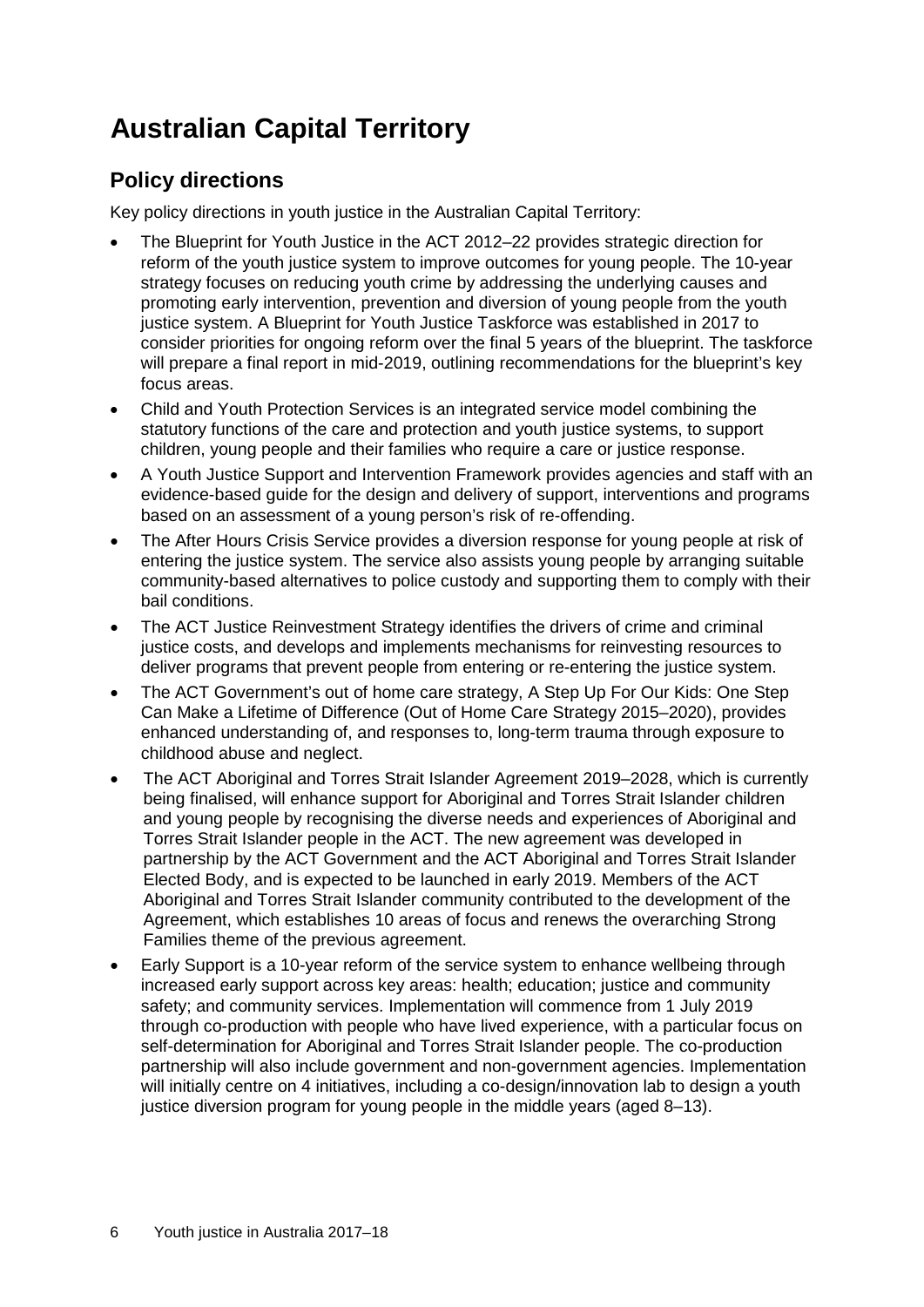# **Agencies**

# **Youth justice agency**

The Community Services Directorate is responsible for providing youth justice services in the Australian Capital Territory. These services include the Bimberi Youth Justice Centre; youth justice case management; and the After Hours Crisis Service.

Services related to youth justice and care and protection are integrated, and are collectively known as Child and Youth Protection Services. This integrated system enables better service coordination to prevent children and young people who experience trauma, neglect and abuse from escalating to the youth justice system. Child and Youth Protection Services provides a trauma-informed response that focuses on diversion, protection, restoration, transition and permanency.

Child and Youth Protection Services is responsible for the assessment, supervision and support of children and young people subject to bail or justice orders, either in the community or in custody. Child and Youth Protection Services also provides pre-sentence reports on young people to the courts, and is the lead service supporting young people accessing the After Hours Crisis Service.

# **Police**

ACT Policing is the first point of contact for young people entering the criminal justice system in the Australian Capital Territory. Police officers have discretionary powers to divert young people who have committed minor offences using a warning and diversionary system. If a decision is made to prosecute, ACT Policing may issue a summons for the young person to attend court, or detain them until the next sitting of the Childrens Court.

ACT Policing, along with the ACT Childrens Court, is a primary referral source linking young people to a restorative justice response. The Restorative Justice Unit within the Justice and Community Safety Directorate is responsible for managing all restorative justice conferences.

# **Courts**

The ACT Childrens Court deals with young people who are alleged to have committed an offence while aged from 10 to 17, and who are not diverted from the criminal justice system. Young people convicted of indictable offences in the Childrens Court may be committed to the Supreme Court for sentencing. Young people who are convicted by the Supreme Court may be remitted to the Childrens Court for sentencing.

# **Elements, programs and services**

# **Diversion**

Diversionary programs provide a targeted response for young offenders, many of whom are first-time offenders and may be at risk of becoming persistent offenders. These programs divert young people from entering or continuing in the youth justice system in the ACT:

- The After Hours Crisis Service aims to keep young people out of custody by providing community-based options as an alternative to being remanded in Bimberi, and assisting young people on justice orders to comply with the conditions of their orders. The service also advises ACT Policing in the consideration of bail options for young people.
- The Restorative Justice Scheme provides a structured framework to bring together people most affected by crime—the victim, their family and friends—to repair the harm. This approach supports and guides communication between eligible and suitable victims,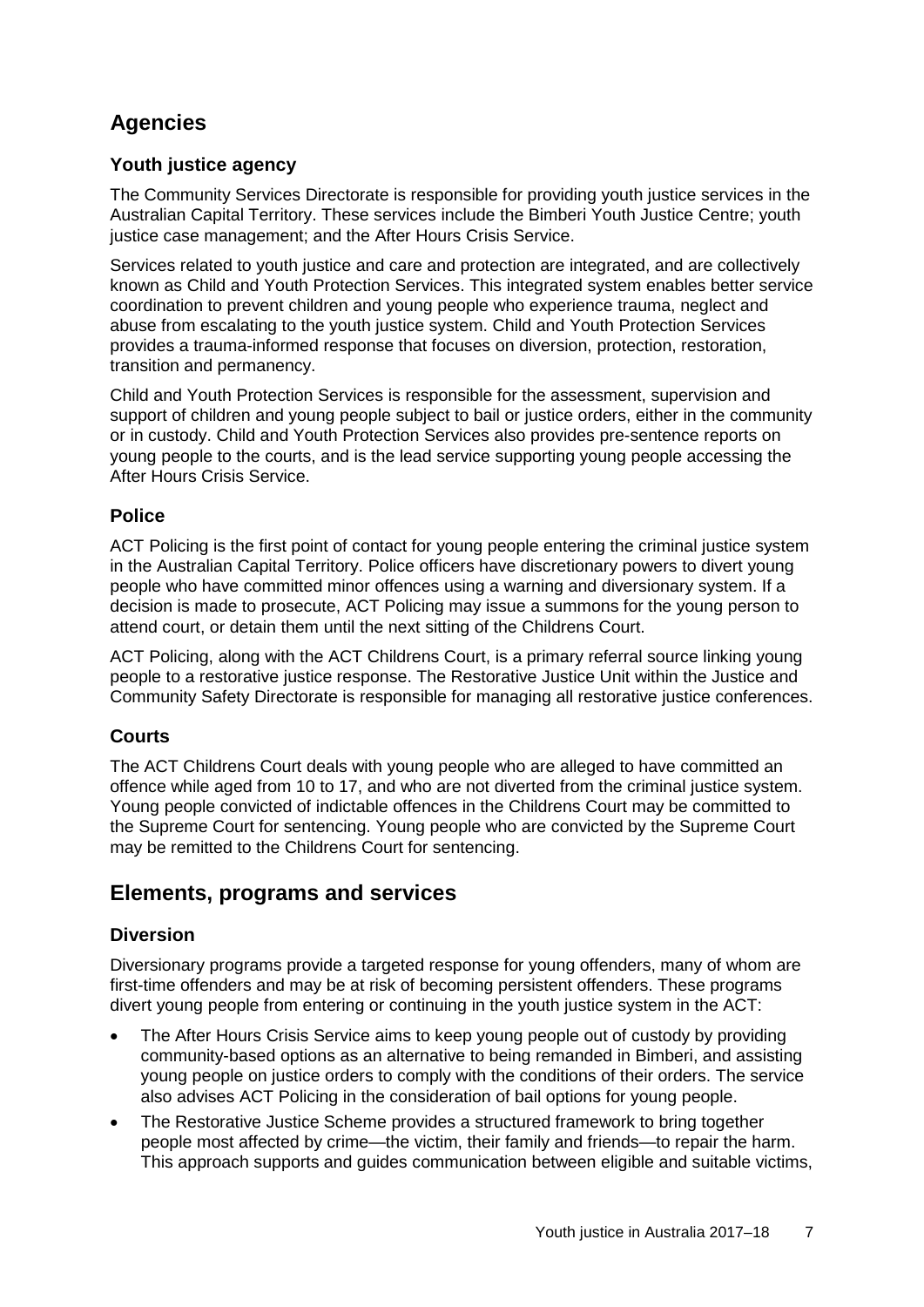offenders and their communities of care, to improve understanding and reparation for victims of crime. A restorative justice conference may be arranged as a diversion response, to divert a young offender from the justice system and support re-engagement with family, school and the wider community.

In early 2018, the Restorative Justice Unit commenced monthly co-location within Child and Youth Protection Services, to improve access to restorative justice advice, enable identification of referrals to support young people, and increase information sessions pre- and post-sentencing. From 1 November 2018, the scheme expanded to include referrals for family violence and sexual offences. For these matters, the Restorative Justice Unit works with expert professionals to support participants' emotional and psychological preparedness for the restorative justice process.

- 'Circle sentencing' provides a culturally appropriate sentencing approach for Aboriginal and Torres Strait Islander people. Following the commencement of the *Crimes Legislation Amendment Act 2018,* the jurisdiction of the Childrens Court was extended to include circle sentencing for Aboriginal and Torres Strait Islander young people. The new legislation enabled the creation of the Warrumbul Court in the Childrens Court, providing an opportunity for the ACT Aboriginal and Torres Strait Islander community to work collaboratively with the ACT criminal justice system to address over-representation issues and offending behaviour.
- Youth Alcohol and Drug Diversion Programs aim to divert young people away from the youth justice system, referring them to assessment and education programs:
	- The Youth Alcohol Diversion Program provides intervention and education to young people who engage in underage drinking.
	- The Illicit Drug Diversion Program provides intervention and education to people who engage in drug taking.

These programs, delivered through a partnership between ACT Policing and the ACT Health Directorate, also collect data on young people and their use of alcohol and other drugs, with a view to reducing harm, binge drinking and associated social and health problems in the community.

– ACT Policing's Crime Reduction Education and Diversion team provides a preventative program aimed at young people, which visits schools across Canberra to educate young people on the dangers associated with alcohol and drug use.

# **Yarrabi Bamirr Trial**

Yarrabi Bamirr (meaning 'walk tall' in the Ngunnawal language) was officially launched in mid-2017 at Winnunga Nimmityjah Aboriginal Health and Community Services. This approach uses a family-centric model of service support with Aboriginal and Torres Strait Islander families, to improve life outcomes and reduce or prevent contact with the criminal justice system. Three Aboriginal services are currently involved in delivering the trial.

Yarrabi Bamirr is designed to address complex needs using a comprehensive approach that is co-designed with the client and their family. A range of agencies work collaboratively to support the issues clients are experiencing. This involves intensive support that gradually builds the clients' own capacity to navigate issues and self-manage their affairs.

In mid-2018, the Justice Reinvestment Unit commenced negotiations with ACT Corrective Services to explore how to integrate the Yarrabi Bamirr methodology into the Throughcare support provided for Aboriginal and Torres Strait Islander people who are leaving prison. This resulted in the development of 2 family-centric service delivery models.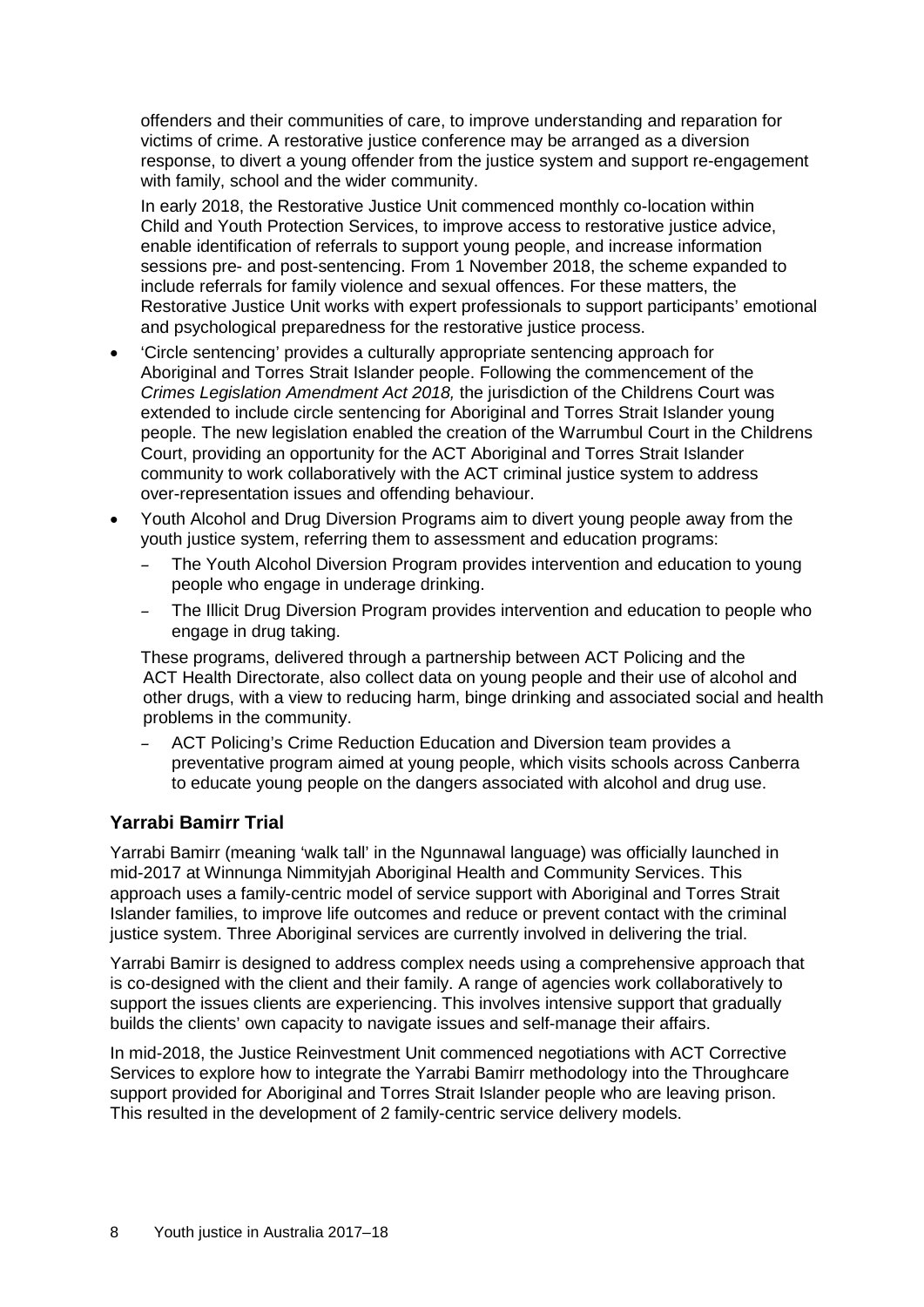#### **Case management**

Child and Youth Protection Services provides case management and service coordination for all young people supervised on a community-based order or detained at the Bimberi Youth Justice Centre, as well as transition planning for those serving periods of detention. Case management is underpinned by evidence-based practice, through the application of What Works literature and the Youth Level of Service/Case Management Inventory, a strengthsbased risk assessment tool that predicts a young offender's risk of re-offending and identifies target areas for rehabilitation. Case managers prepare court reports for young people who are alleged to have offended, complete risk assessments and deliver the Changing Habits and Reaching Targets program to those who have entered guilty pleas or have been sentenced.

Child and Youth Protection Services has made practice improvements to strengthen case managers' skills to reduce risk factors associated with offending, increase the compliance of young people under supervision with justice orders, and strengthen protective factors. These improvements include:

- embedding single-case management across youth justice services in the assessment, supervision and support of young people on justice orders, positioning staff as a 'single point of contact' for young people and key service providers and stakeholders
- embedding the Youth Justice Support and Intervention Framework to guide staff and agencies in the design and delivery of support, interventions and programs based on a young person's risk of reoffending and their areas of criminogenic need
- establishing care teams comprising family, government and community, to provide case direction and support for the young people.

#### **Offence-specific and therapeutic programs**

A range of programs and interventions are delivered within the community and custodial environments to address the needs of young people. These include programs that focus on alcohol and other drug issues, relationship issues and educational needs. The Changing Habits and Reaching Targets program, a cognitively based intervention designed to help young people to change their thinking and decision-making processes, is delivered in the community and in the Bimberi Youth Justice Centre.

A range of partnerships also operate to assist young offenders through a focus on education; employment skills programs; post-release support; disability support; and health and mental health support.

#### **Programs for Aboriginal and Torres Strait Islander young people**

Child and Youth Protection Services has a dedicated cultural services team, which assists case managers to provide culturally appropriate support and supervision to Aboriginal and Torres Strait Islander young people.

Bimberi Youth Justice Centre employs a designated Family Engagement Officer, who supports engagement between families and young people and promotes an Aboriginal and Torres Strait Islander perspective into the daily functions and management of the Centre. This position promotes the strength of kin in the Aboriginal and Torres Strait Islander community and applies this strength to all young people in Bimberi, and their families.

The Family Engagement Officer works with case managers and Aboriginal and Torres Strait Islander community service providers to ensure young people transitioning from custody are supported within their community. The Murrumbidgee Education and Training Centre at Bimberi also has an Aboriginal and Torres Strait Islander Transition Officer, who facilitates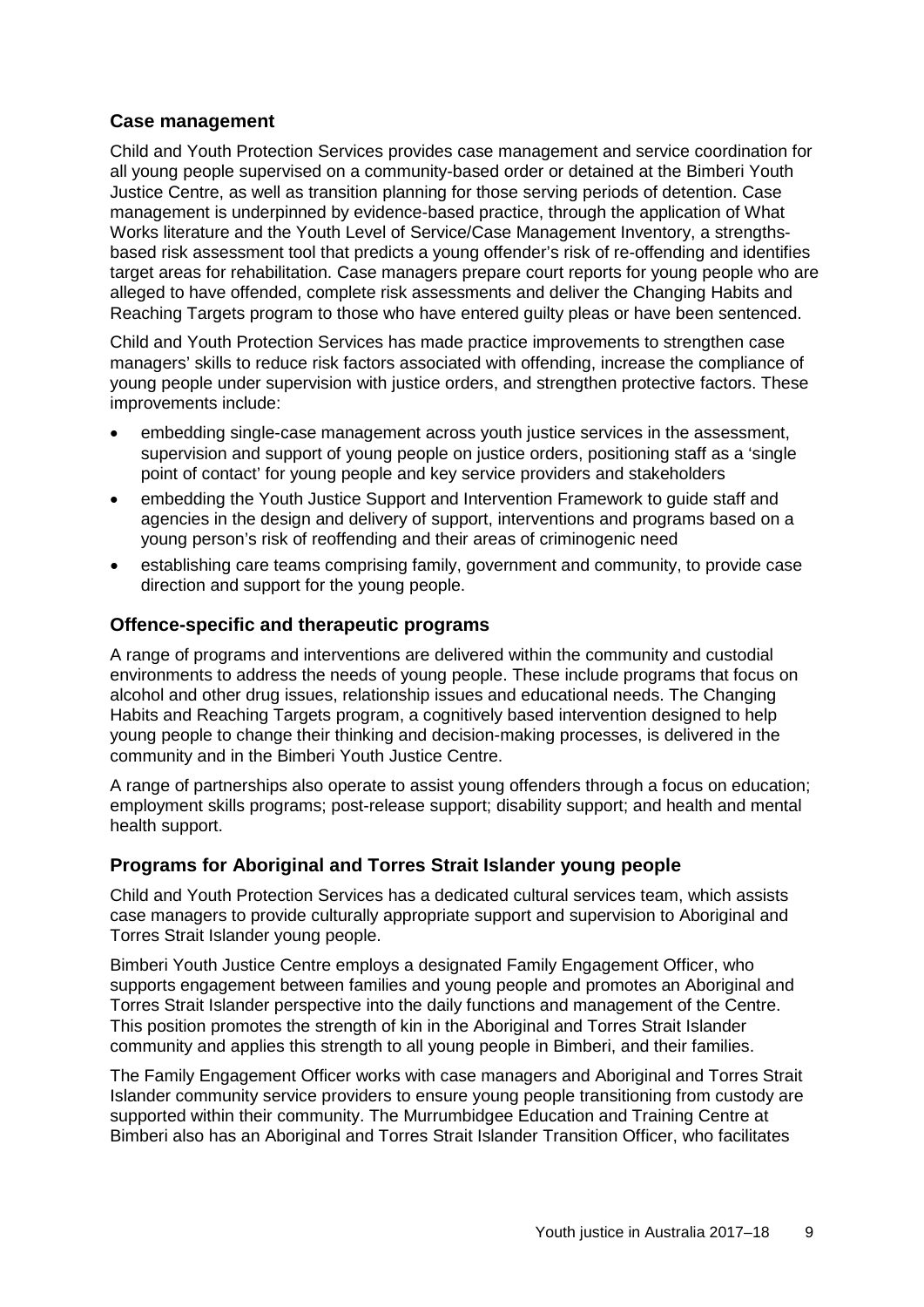the transition of Aboriginal and Torres Strait Islander young people into appropriate training, education or employment options.

Aboriginal and Torres Strait Islander community service providers run various programs at Bimberi, including counselling, family support and Indigenous art.

#### **Supported accommodation and bail programs**

The After Hours Crisis Service aims to keep young people out of custody by providing community-based options as an alternative to being remanded in Bimberi and assisting young people on justice orders to comply with the conditions of their orders. Staff work with young people, court officials and other service providers to ensure that, where appropriate, young people are able to remain in the community while being supervised for compliance with bail conditions.

The Narrabundah House Indigenous Supported Residential Facility provides crisis, shortto medium-term accommodation options and intensive case management, primarily for Aboriginal and Torres Strait Islander young men aged 15 to 18 who are on community-based justice orders. The facility provides supported accommodation and culturally-based residential and integrated programs focused on community participation and integration.

#### **Pre- and post-release support**

- The Bimberi Youth Justice Centre offers a range of initiatives to provide young people with the skills to help them successfully transition back into the community. An education program focused on reintegration outcomes is delivered by the Murrumbidgee Education and Training Centre at Bimberi. Suitable young people are provided with skills training and planned leave from Bimberi, to prepare for a successful transition into the community.
- The Housing for Young People Program provides support to young people (aged 16 to 25) who are transitioning from youth justice, care and protection, or homelessness services.
- The Canberra Police Community Youth Club, through its Reset Program, provides post-release support in a range of areas including employment; training and education; recreation; and issues around family, relationships and peer association.

#### **Other programs and services**

#### **Oversight mechanisms**

The ACT Youth Justice system operates within a human rights framework, governed by the *ACT Human Rights Act 2004*, and is committed to delivering transparent and accountable services. Existing oversight mechanisms and agencies include:

- An Official Visitor for Children and Young People and an Official Visitor who identifies as an Aboriginal and Torres Strait Islander person. Official Visitors visit and inspect places of detention, places of therapeutic protection and places of care in the ACT. In their role, the Official Visitors ensure that young people who are in detention or are living in a place of care are supported to raise concerns or complaints with an independent adult, external to ACT Government.
- The ACT Human Rights Commission and Public Advocate provide external oversight of Bimberi and the broader youth justice system. Child and Youth Protection Services works alongside these oversight agencies to promote the continuous improvement of the youth justice system in the ACT.
- A Charter of Rights for Young People in Bimberi Youth Justice Centre was developed in 2017 to further strengthen the protection of young people in Bimberi Youth Justice Centre. It was developed in collaboration with key stakeholders, including young people in Bimberi,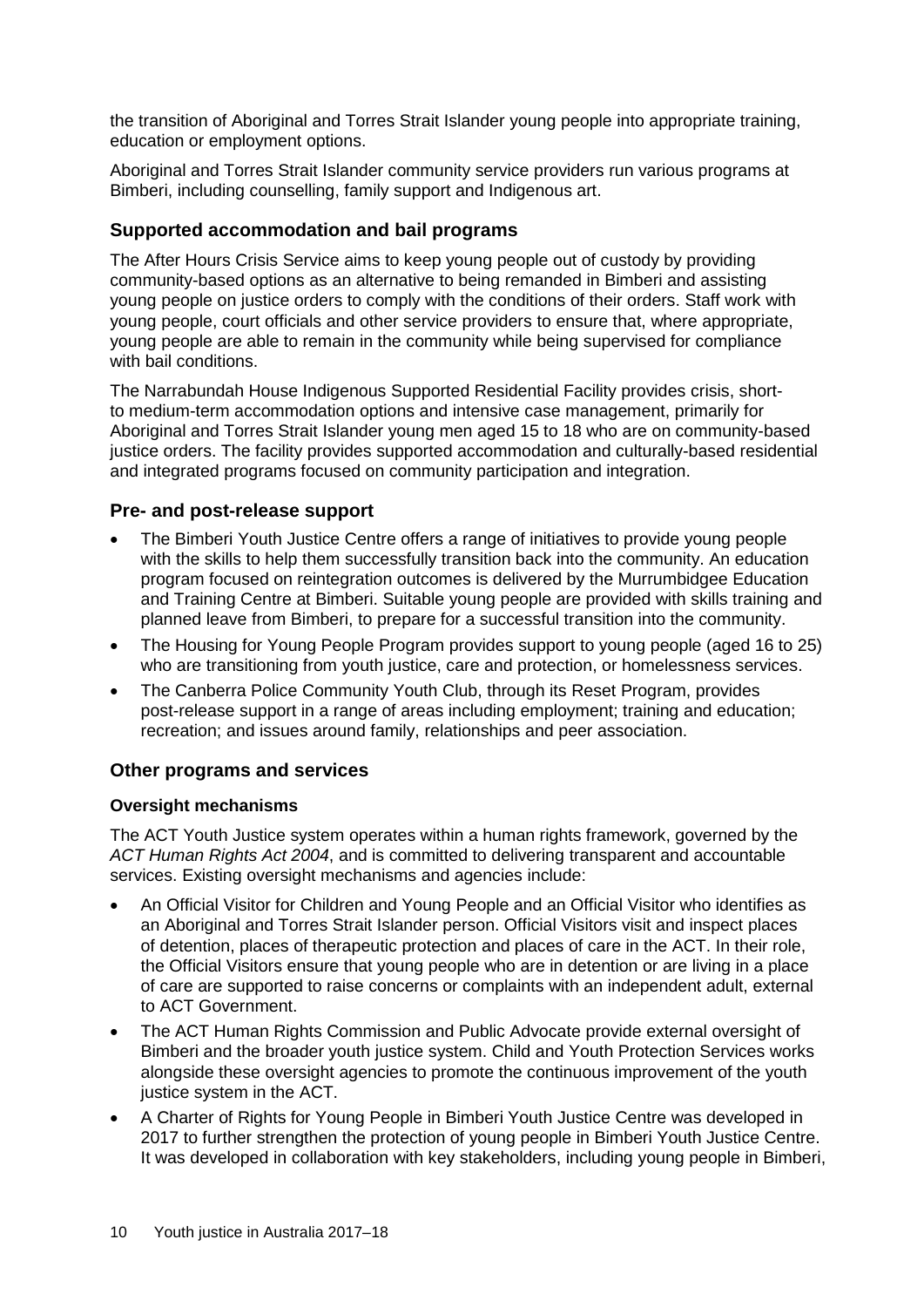and outlines the special rights of young people in detention regarding their need for protection, rehabilitation and support. The Charter helps young people understand how they can expect to be treated and how they should treat others while at Bimberi.

• The *Inspector of Correctional Services Act 2017* established a new oversight mechanism and independent statutory authority called the Inspector of Correctional Services, to oversee and critically examine the operations of the adult and youth detention systems in the ACT. There will be a phased inclusion of the Bimberi Youth Justice Centre within the scope of the Inspectorate, to occur by December 2019.

# **Northern Territory**

# **Policy directions**

Territory Families is responsible for leading the youth justice policy in the Northern Territory and strategic direction is established in Territory Families' Strategic Plan Refresh 2017–2020. Policies focus on early intervention and re-engagement, alternatives to detention, and reform of youth detention. Reforms to youth justice in the Northern Territory are ongoing and are informed by the Royal Commission into the Protection and Detention of Children in the Northern Territory.

# **Agencies**

# **Territory Families**

Territory Families brings together a range of policy, advocacy and frontline service delivery functions to support the delivery of youth justice services that provide alternative pathways to break the cycle of reoffending.

Territory Families is responsible for the supervision of youth in detention within the Alice Springs Youth Detention Centre and the Don Dale Youth Detention Centre based in Darwin. In addition, Territory Families' Youth Outreach and Re-engagement Teams are based across the Territory and focus on building strong relationships and identifying gaps across services that support young people and their families to navigate the youth justice system.

Youth Outreach and Re-engagement Officers within these teams act in the best interests of young people, focusing on early intervention and prevention, taking a proactive outreach to reduce antisocial and offending behaviours.

# **Police**

Youth offenders in the Northern Territory who are dealt with by Northern Territory Police may be referred to the NT Police Youth Pre-Court Diversion Scheme (YDS) under either section 39 or 64 of the *Youth Justice Act 1997*. Depending on the nature of the offending a young person may also be released on bail, or remanded in custody.